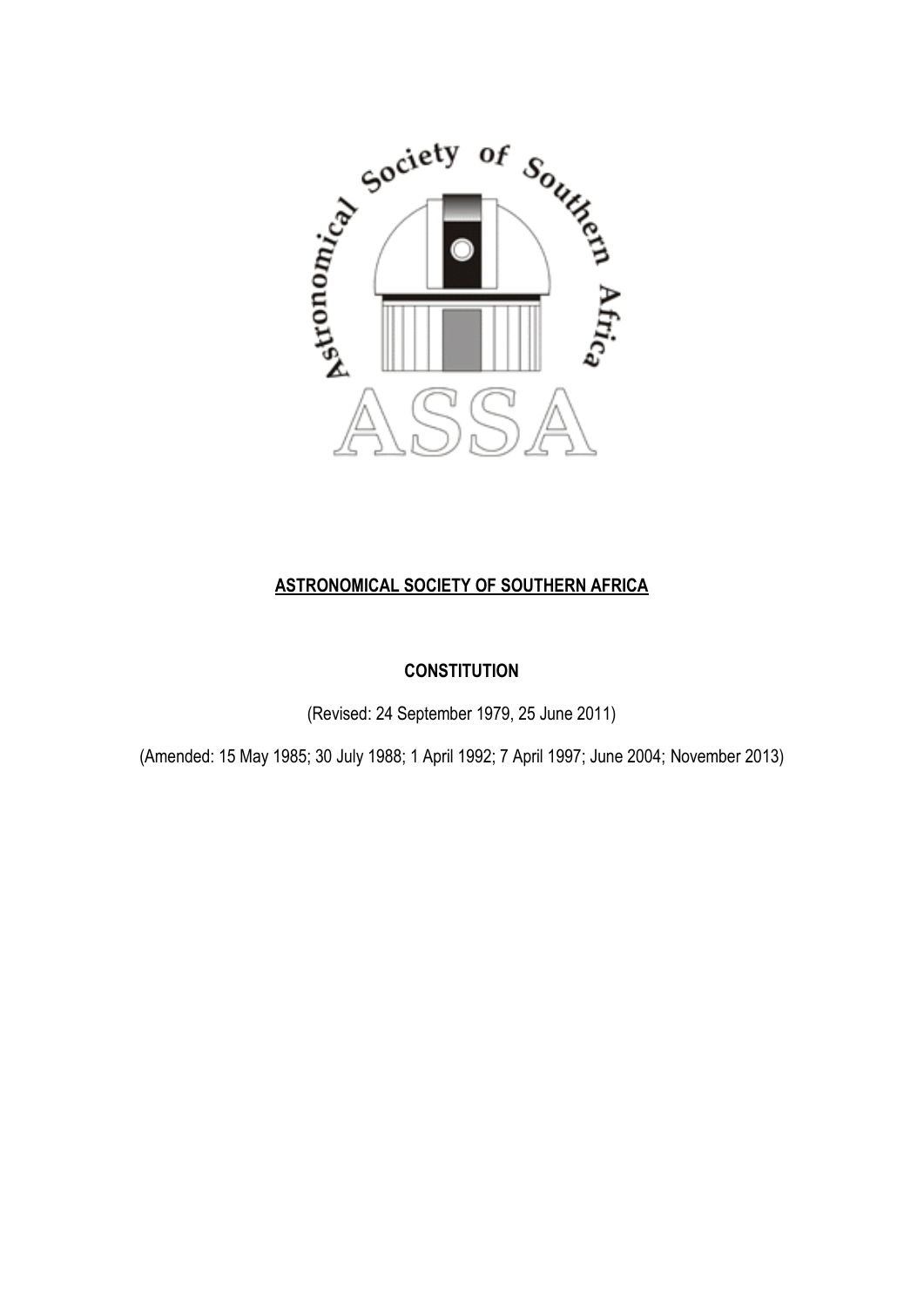## **INDEX**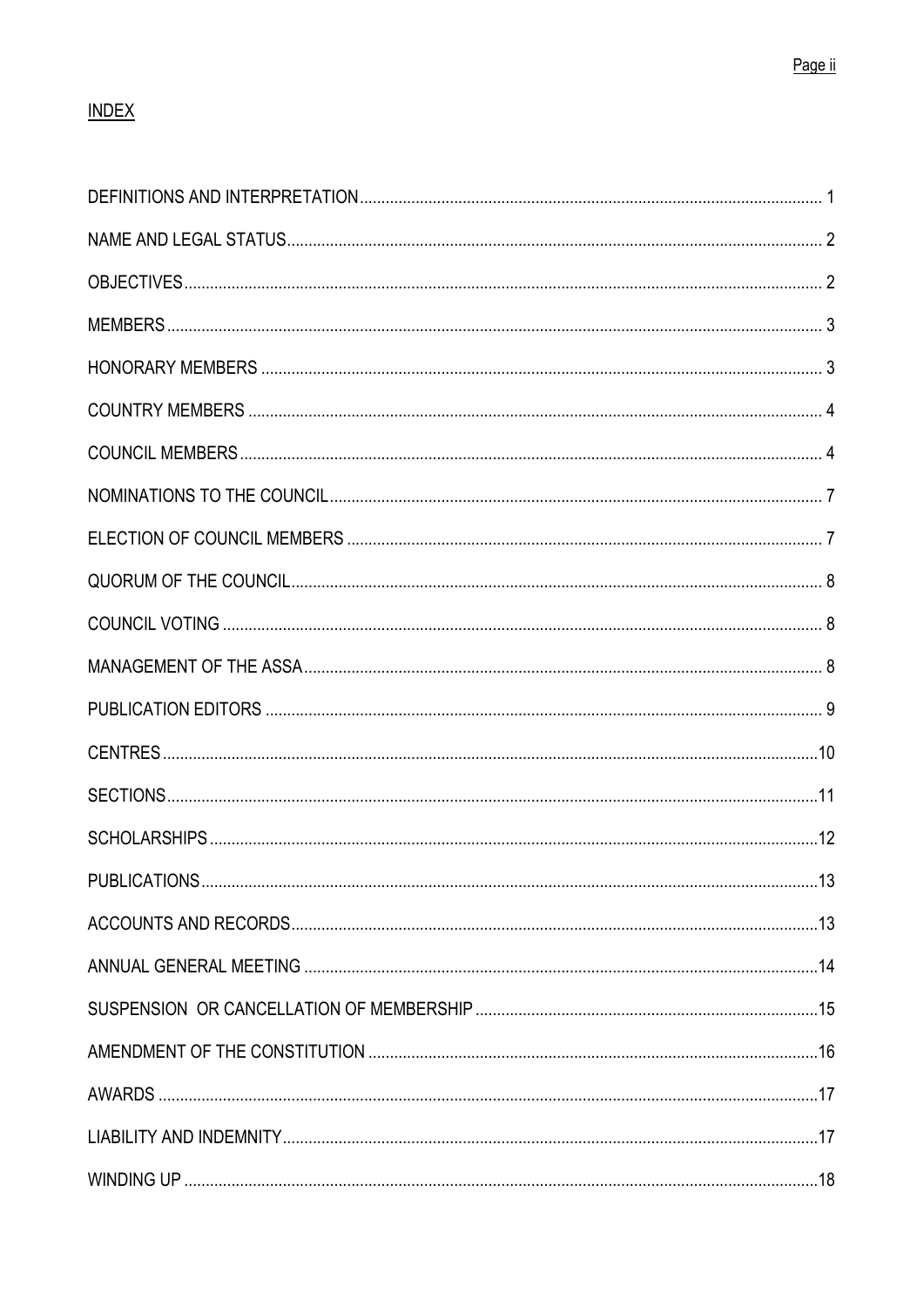## Page iii

| 1 <sub>1</sub> |     |
|----------------|-----|
| 2.             |     |
| 3.             |     |
| 4.             |     |
| 5 <sub>1</sub> |     |
| 6.             |     |
| 7 <sub>1</sub> |     |
| 8.             |     |
| 9.             |     |
| 10.            |     |
| 11.            |     |
| 12.            |     |
| 13.            |     |
| 14.            |     |
| 15.            |     |
| 16.            | .26 |
|                |     |
| 1 <sub>1</sub> |     |
| 2.             |     |
| 3 <sub>1</sub> |     |
|                |     |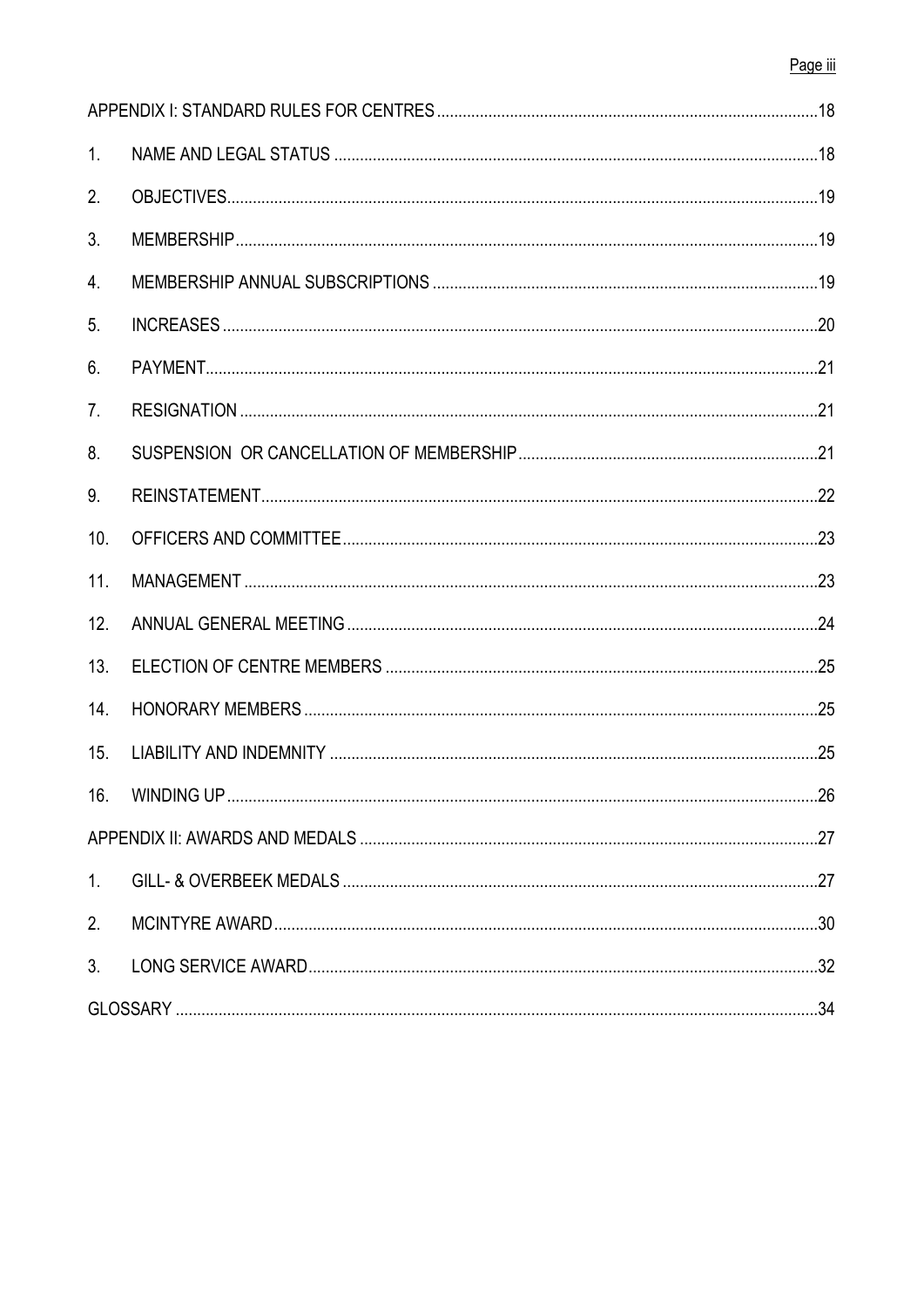### <span id="page-3-0"></span>DEFINITIONS AND INTERPRETATION

- 1.1. In this constitution and any appendix hereto, the following words, expressions and abbreviations shall bear the meanings set out herein: -
	- 1.1.1. *"AGM"* means the annual general meeting of *the society* or annual general meeting of a *centre* where it is specifically referenced to *centres* in Appendix I;
	- 1.1.2. *"business day"* means any day excluding a Saturday, Sunday or South African public holiday;
	- 1.1.3. *"locality"* means in relation to a city, any suburb of such city and in relation to a town, the entire town and surrounding areas;
	- 1.1.4. *"mutatis mutandis"* means (used when comparing two or more cases or situations) making necessary alterations while not affecting the main point at issue.
	- 1.1.5. *"MNASSA"* means the monthly notes published by the editorial board of *the society*;
	- 1.1.6. *"month"* means a calendar month;
	- 1.1.7. *"publications"* includes the *MNASSA*, *"the Sky Guide"* and the content of *the society*'s official website and may include these publications in electronic format;
	- 1.1.8. *"the society"* means the Astronomical Society of Southern Africa;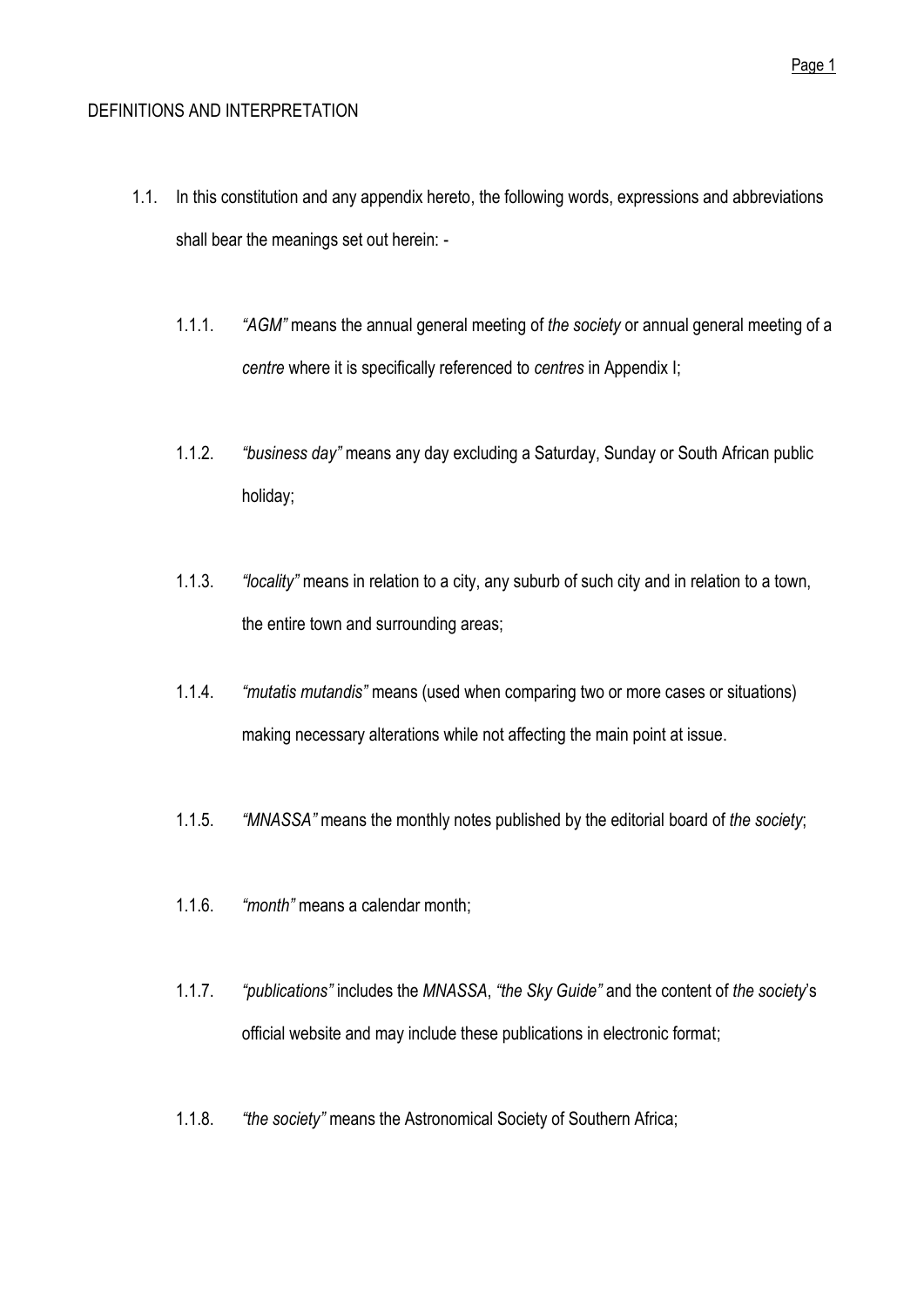- 1.1.9. *"year"* means a consecutive period of three hundred and sixty-five (365) days, save in the instance of a leap year which shall include an additional day and *"years"*, *"yearly"*, *"annual"* and *"annually"* bear corresponding meanings.
- 1.2. All words and expressions used in this constitution that imply the masculine gender shall include the feminine and *vice versa*.
- 1.3. All words and expressions in this constitution that imply the singular number shall include the plural and *vice versa* where appropriate.

## <span id="page-4-0"></span>NAME AND LEGAL STATUS

- 1.4. *The society* shall be a non-profit voluntary association separate in legal status from its *members*, entitled to operate in its own name, i.e. Astronomical Society of Southern Africa which name may be abbreviated as "*ASSA*" and shall indefinitely continue to operate irrespective of changes in *members* and / or *officers* until such time as it is wound-up in terms of the provisions hereof.
- 1.5. The income and property of the *society* shall not be distributable to its *members* or *officers*.
- 1.6. The future incorporation of *the society,* be that in South Africa or any other country within Southern Africa, is foreseen and the *council* shall be entitled to attend to the incorporation of *the society* at its discretion.

## <span id="page-4-1"></span>**OBJECTIVES**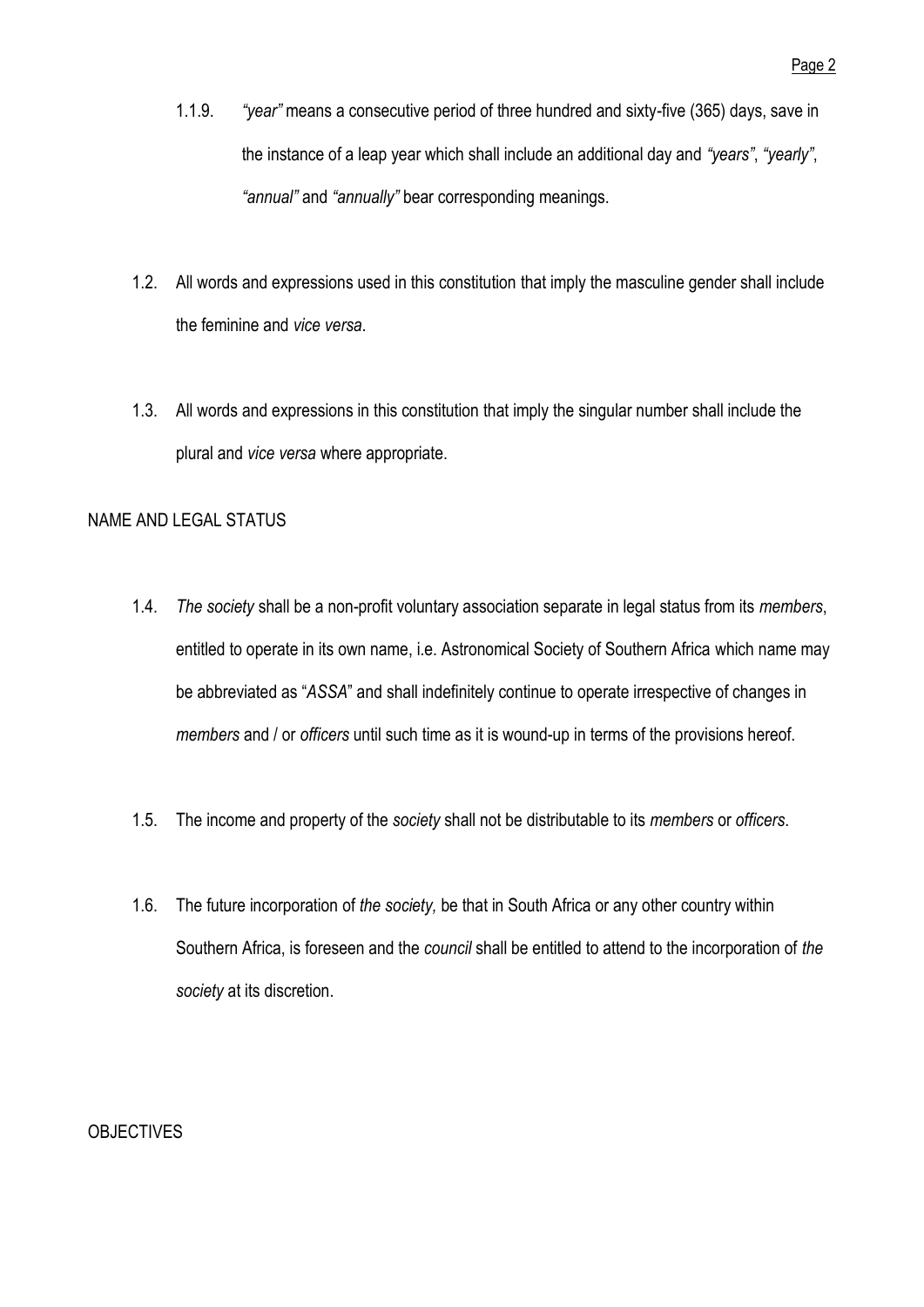- 1.7. To encourage and stimulate the study and practice of astronomy, *inter alia* by awarding scholarships to deserving candidates at tertiary institutions.
- 1.8. To establish and maintain various *sections* in order to:
	- 1.8.1. facilitate astronomical observing by *members* and to receive and report astronomical observations made; and
	- 1.8.2. facilitate astronomical outreach by *the society*.
- 1.9. To disseminate information about astronomy that may be of use to observers, and to others interested in astronomy, by means of *publications*.
- 1.10. To do all such lawful things conducive to the attainment of these objectives.

## **CLASSES OF MEMBERSHIP**

## <span id="page-5-0"></span>MEMBERS

1.11. Member*s*hip of *the society* accrues to all *members* of *centres* of *the society*.

## <span id="page-5-1"></span>HONORARY MEMBERS

1.12. The *council* may from time to time confer *honorary* membership.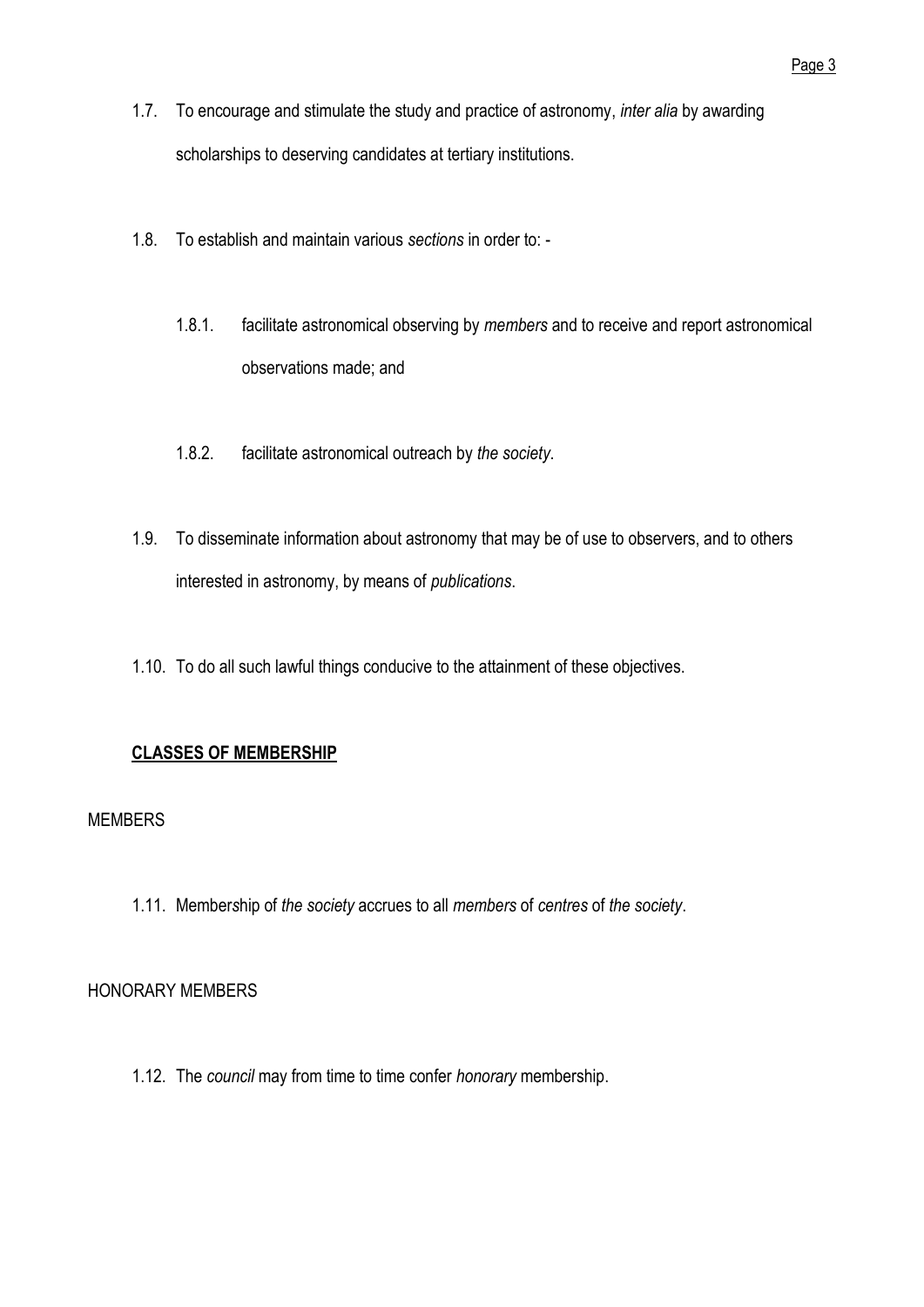- 1.13. The sole criteria for nomination shall be that such person should have provided a significant and / or extended contribution to the advancement or popularisation of astronomy alternatively a particular ser*vice* to *the society*, deserving of formal recognition.
- 1.14. *Honorary members* shall accrue the same rights and privileges as that afforded to *members*.
- 1.15. The *council* may at its discretion confer additional privileges on an individual basis to such *members*.
- 1.16. No membership fees shall be payable by *honorary members* and such membership shall be perpetual in nature.

## <span id="page-6-0"></span>COUNTRY MEMBERS

- 1.17. The *council* may in its sole discretion accept as *members* persons' whose circumstances prohibit regular attendance at local meetings provided that any member*s*hip fees payable by such *members* shall be limited to the total cost of the benefits provided to such *members*.
- 1.18. *Country members* shall accrue all rights afforded to *members* of *the society*.

## **THE COUNCIL**

## <span id="page-6-1"></span>COUNCIL MEMBERS

The *council* shall consist of the following *officers*: -

1.19. President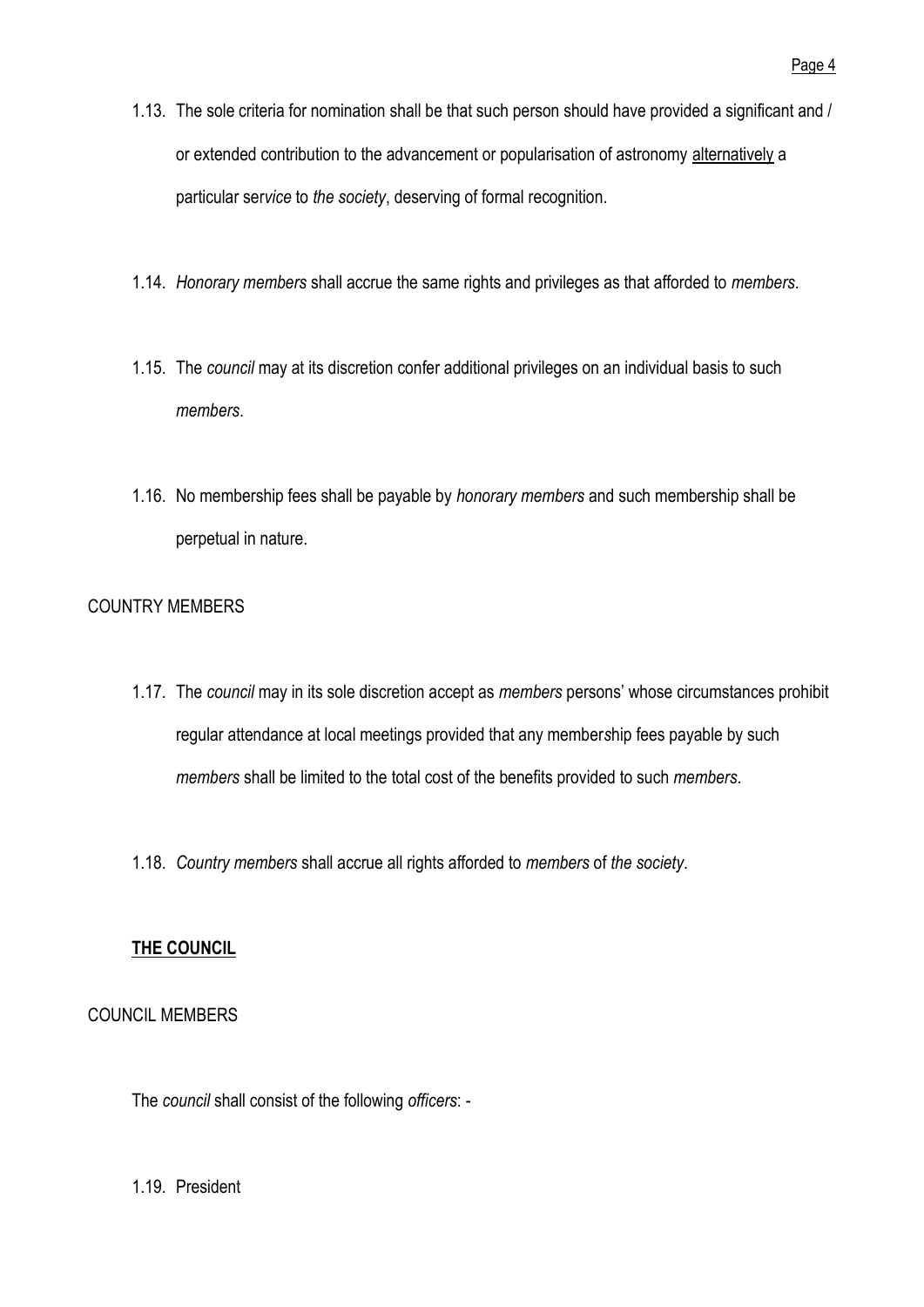- 1.19.1. The *council* shall appoint the *president* without the necessity of nomination from the membership. As such the *vice* president shall at the end of the *president*'s term of ser*vice* (or in the event of the *president* being unable to fulfil his term) automatically be appointed as *president*, provided that where the *vice president* is not able to assume the position, the *council* shall internally appoint the *president*.
- 1.19.2. The *president* shall serve a two year term.
- 1.20. Vice President
	- 1.20.1. The *vice president* shall be elected at the *AGM* through the usual process of nomination and voting (as set out herein).
	- 1.20.2. The *vice president* shall function as deputy to the *president* and may stand in for the *president* in the event that the *president* is temporarily unavailable or incapacitated.
- 1.21. Treasurer
	- 1.21.1. The *treasurer* shall be elected at the *AGM* through the usual process of nomination and voting (as set out herein) and shall be appointed for an initial term of two years which term will thereafter automatically renew annually for a maximum total period of five years provided that the incumbent accedes to the renewal and is the in view of the *council* capable of performing the functions associated with the position.
- 1.22. Secretary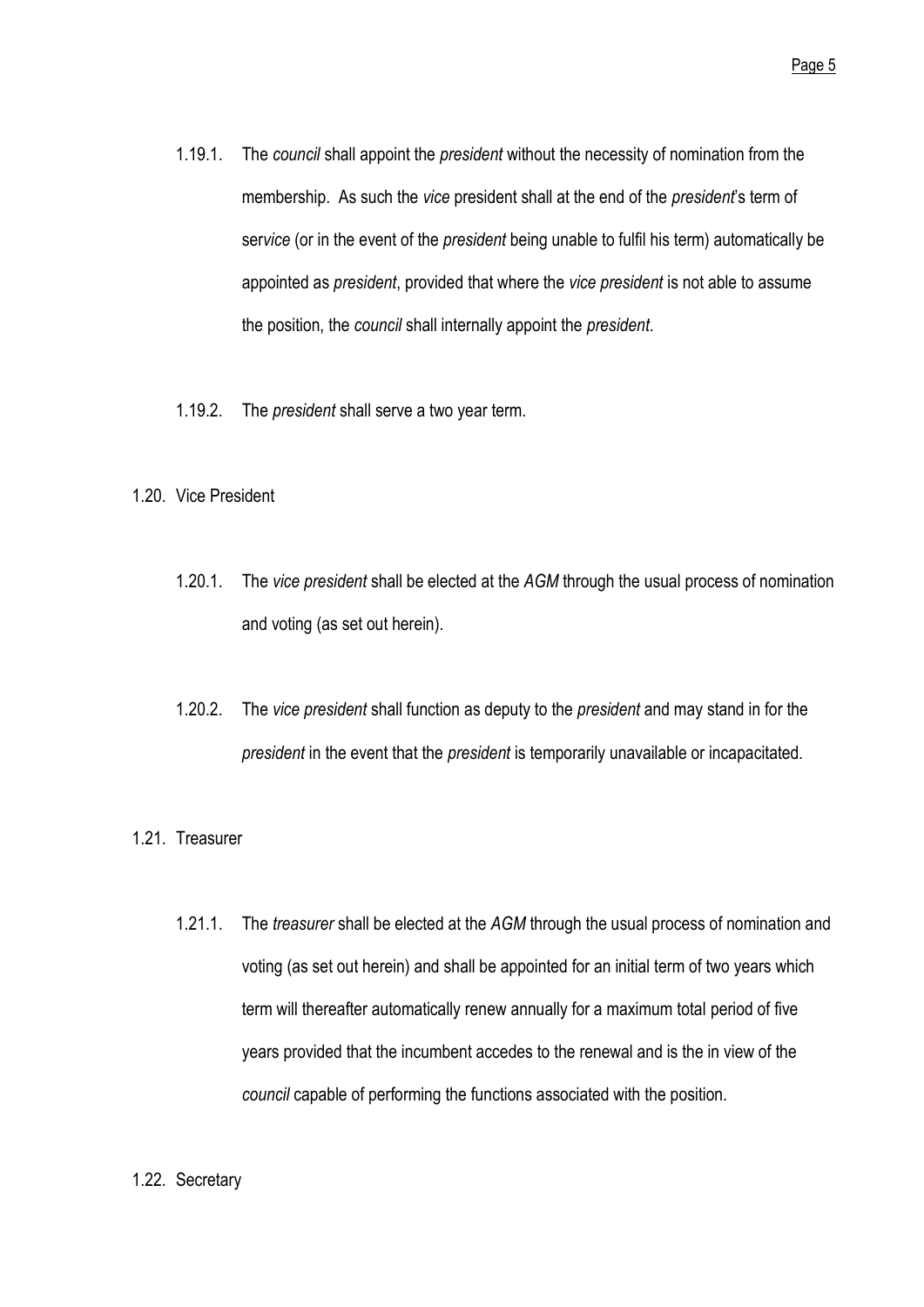Page 6

- 1.22.1. The *secretary* shall be elected at the *AGM* through the usual process of nomination and voting (as set out herein) and shall be appointed for an initial term of two years which term will thereafter automatically renew annually for a maximum total period of five years provided that the incumbent accedes to the renewal and is in the view of the *council* capable of performing the functions associated with the position.
- 1.23. Membership Secretary (Country Members)
	- 1.23.1. The *membership secretary (country members)* shall be elected at the *AGM* through the usual process of nomination and voting (as set out herein) and shall be appointed for an initial term of two years which term will thereafter automatically renew annually for a maximum total period of five years provided that the incumbent accedes to the renewal and is in the view of the *council* capable of performing the functions associated with the position.
- 1.24. *Chairperson*s of *ASSA Centres*
	- 1.24.1. The *chairpersons* of each *ASSA centre* will automatically be *council members*.
- 1.25. *Members* without portfolio
	- 1.25.1. Up to two further *members* (without portfolio) may be elected at the *AGM* through the usual process of nomination and voting (as set out herein), which appointments shall be for the period of one year, provided that the nominated candidates are willing to accept such positions.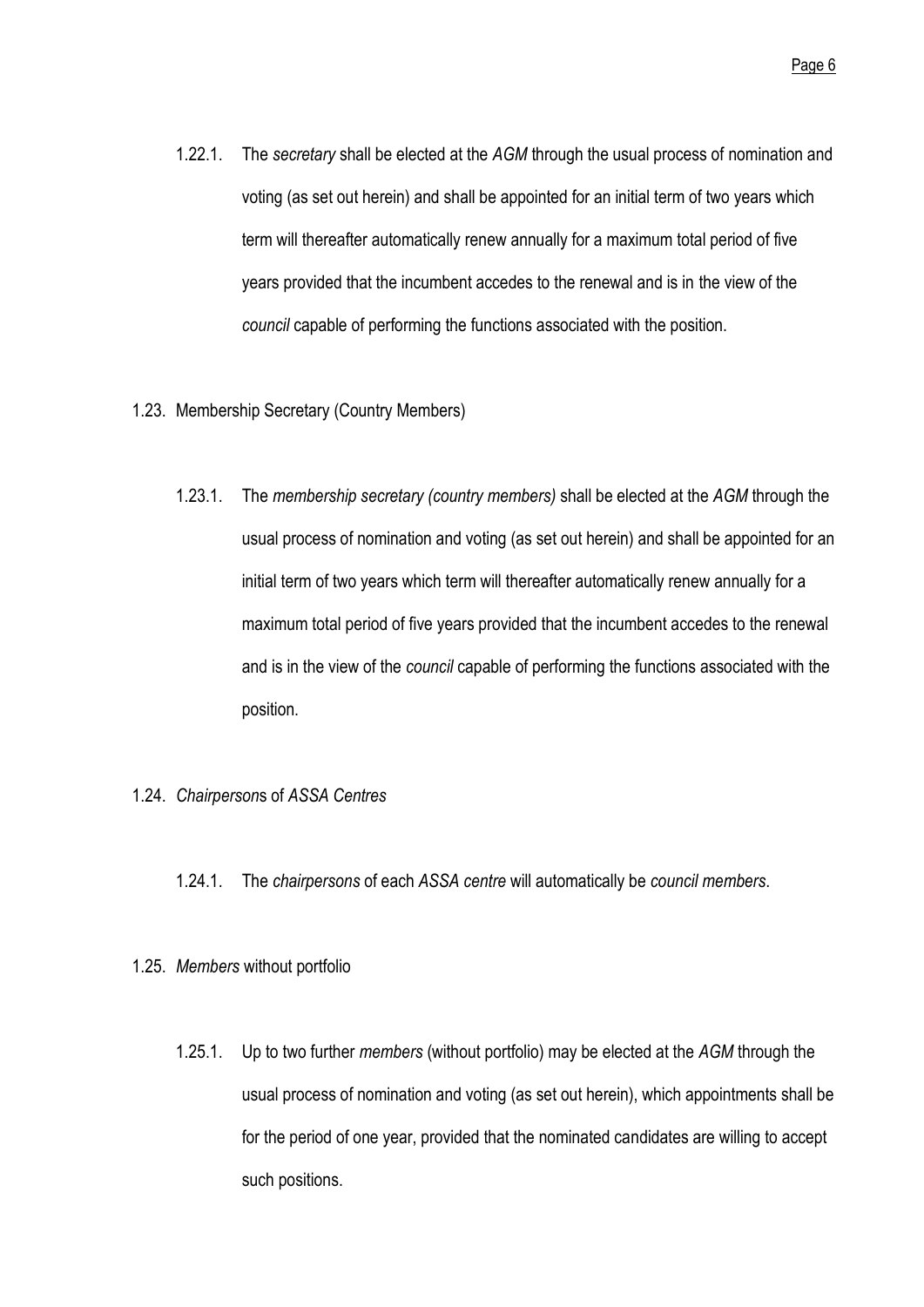#### 1.26. Co-opted *Members*

- 1.26.1. In the event that a *council* member is unable to complete his term and no other *council* member is able to fill in, *council* may at their discretion co-opt an *ASSA* member to the role until the following *AGM*
- 1.26.2. The *council* may at its discretion co-opt a maximum of two additional *members* to *council* on a temporary basis not exceeding one year, in order to manage such unusual circumstances as might arise.

#### <span id="page-9-0"></span>NOMINATIONS TO THE COUNCIL

- 1.27. Nominations for positions on the *council* that are subject to nomination in writing and such nomination nmust be endorsed by two *members* (i.e. a proposer and a seconder) and must be accepted in writing by the nominee and be received by the *secretary* by 30 June of each *year*.
- 1.28. The nominations shall be circulated to the *members* in the format chosen by the *secretary* provided that such format is accessible to the majority of the *members*.
- 1.29. If no nominations are received for a particular elected post, and if the incumbent office-holder agrees, the term of office of that office-holder will be extended for a further *year*.
- 1.30. The *council* shall have power to fill any vacancy that may occur in any of the offices of *the society* or in its own body. Any such appointment will be valid only until the following *AGM*.

#### <span id="page-9-1"></span>ELECTION OF COUNCIL MEMBERS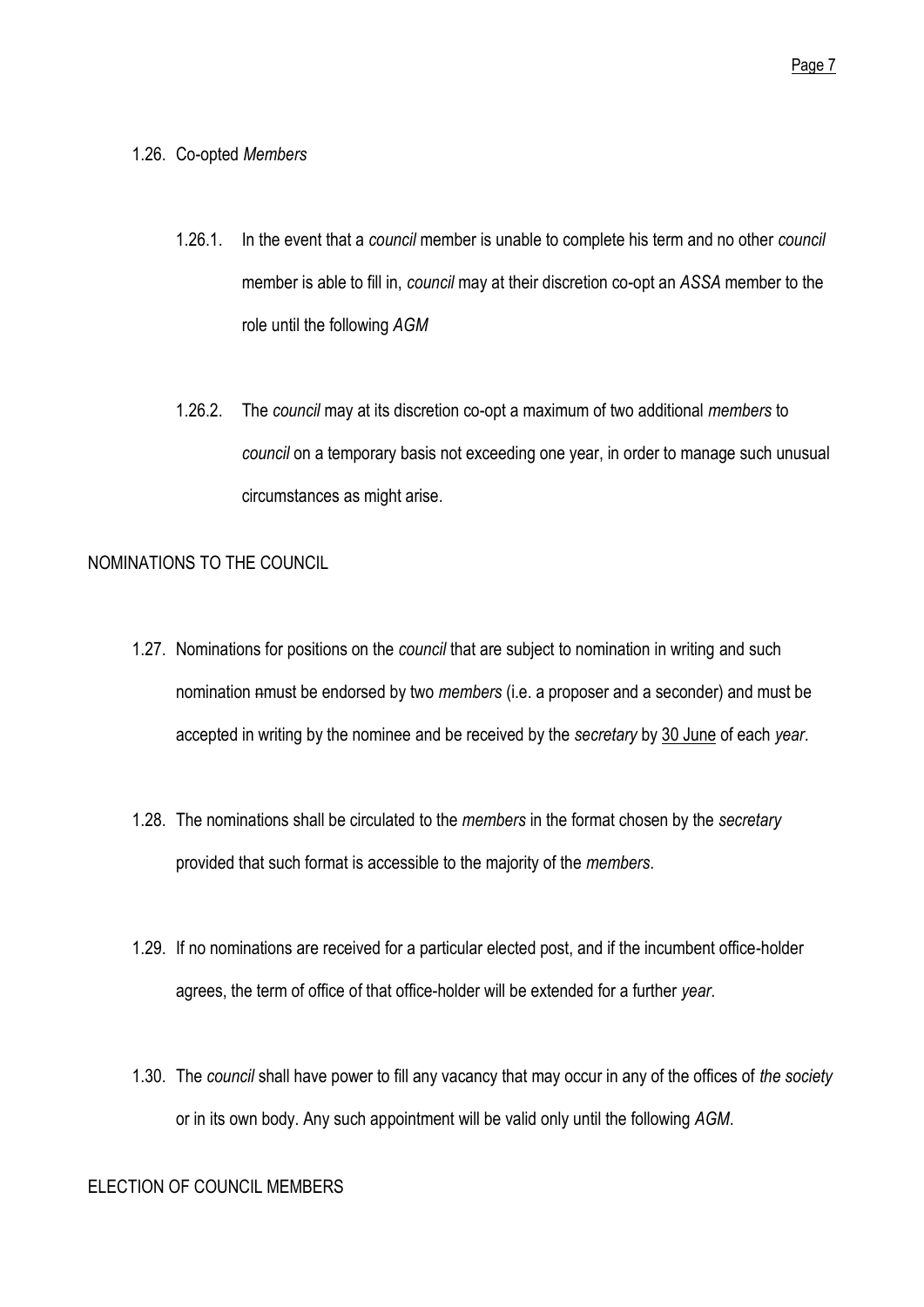- 1.31. *Members* of the *council*, save as expressly stipulated herein, who are subject to nomination and election shall be elected at each *AGM*, and shall hold office for one *year*.
- 1.32. Save as set out herein, a current *council member* is eligible to stand for re-election.

## <span id="page-10-0"></span>QUORUM OF THE COUNCIL

1.33. At all *council* meetings (which may be attended via voice- or video conferencing where such means are available), fifty percent of the *council members* shall form a quorum.

### <span id="page-10-1"></span>COUNCIL VOTING

- 1.34. Voting where anonymity is sought or required will be by secret written or electronic ballot provided that *members* attending via voice- or video conferencing may if electronic voting is unavailable either vote publicly or by proxy through a *member* physically attending the meeting.
- 1.35. In the event of a tie, the *president* shall have an extra, casting vote.

## <span id="page-10-2"></span>MANAGEMENT OF THE *ASSA*

- 1.36. The *council,* consisting of a minimum of 5 (five) members*, shall* have the sole management, control, and disposition of the affairs, property and funds of *the society*.
- 1.37. The *council* shall have power to decide on any questions not specifically covered by this constitution.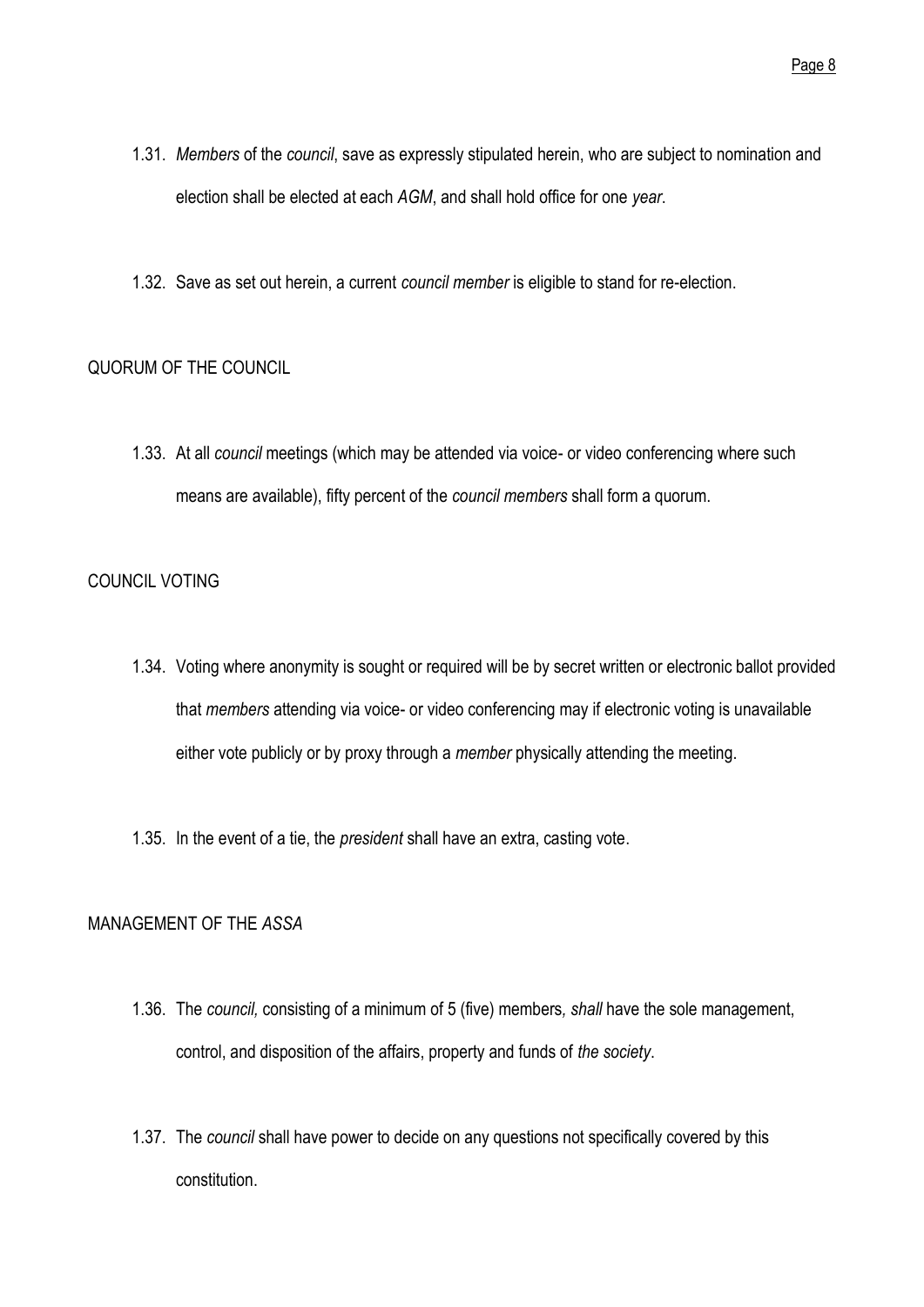- 1.38. The *council* shall have the power to fill any vacancy that may occur, in any of the offices of *the society*, or in its own body. Any such appointment is only valid until the next *AGM*.
- 1.39. The *council* shall have the power to co-opt *members* to assist the *council* in specific activities.
- 1.40. *Council members* will not be remunerated for ser*vice*s rendered but may be reimbursed for expenses subject to approval by the *treasurer* and *president*.
- 1.41. The *council* shall be responsible for the timeous and professional publication of *the society publications*.
- 1.42. The *council* shall have the power to appoint contractors which appointments may be against remuneration.
- 1.43. The *council* shall meet at least once every three months. Additional *council* meetings of the *council* may be held on the call of the *president* or of three other *council members*.
- 1.44. The *council members* shall receive fourteen *business days'* notice of every *council* meeting.
- 1.45. The *council* shall frame an annual report on the activities of *the society* during its *year* of office and this shall be presented to the *AGM*.

#### <span id="page-11-0"></span>PUBLICATION EDITORS

1.46. *Publication* Editors whom may include contractors, shall be appointed by the *council* as and when required for periods not exceeding 2 (two) *years* which term may thereafter be renewed annually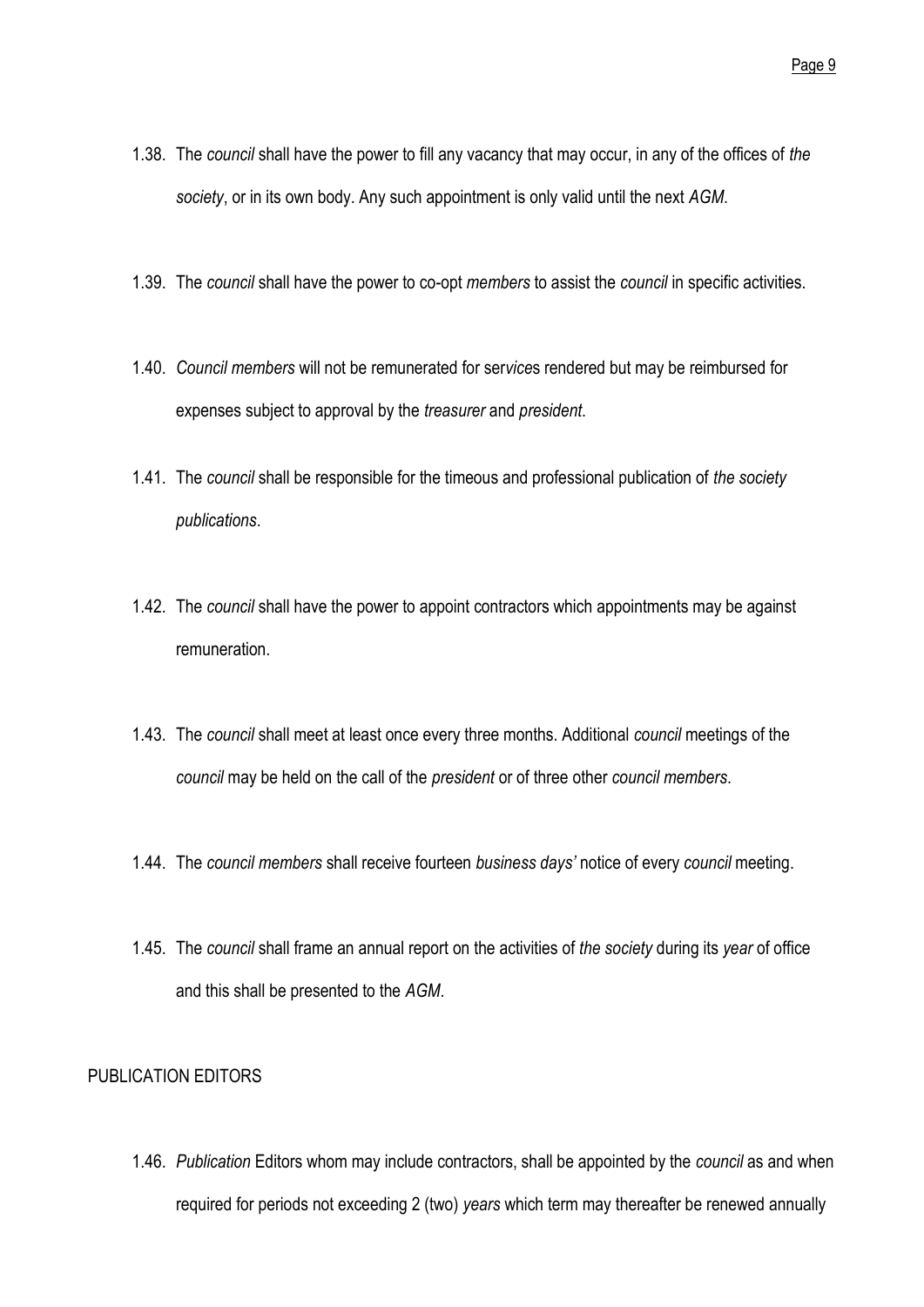for a maximum total period of five years provided that the incumbent accedes to the renewal and is in the view of the *council* capable of performing the functions associated with the position.

### <span id="page-12-0"></span>**CENTRES**

- 1.47. A group of *members* residing in the same *locality* may, after receiving the approval of the *council* which approval shall be in the sole discretion of the *council*, form themselves into a *centre*.
- 1.48. The name of the *centre* shall be that of the *locality* in which its headquarters is established.
- 1.49. Each *centre* shall appoint a committee to manage the *centre*.
- 1.50. A *centre* may frame its own rules at any time provided the rules do not conflict with this constitution, including Appendix I attached hereto.
- 1.51. The rules of a *centre* shall not become operative until approved by the *council*, which approval shall not be unreasonably withheld.
- 1.52. Until such time as a *centre*'s own rules are approved, Appendix I hereto attached shall apply to that *centre*.
- 1.53. Each *centre* of *the society* shall have full control of its own finances and shall be solely responsible for its liabilities as a *centre*.
- 1.54. A copy of the minutes of the *AGM* of each *centre*, showing elected officers and committee for the ensuing *year*, shall be forwarded to the *secretary* of *the society* by 31 August each *year*.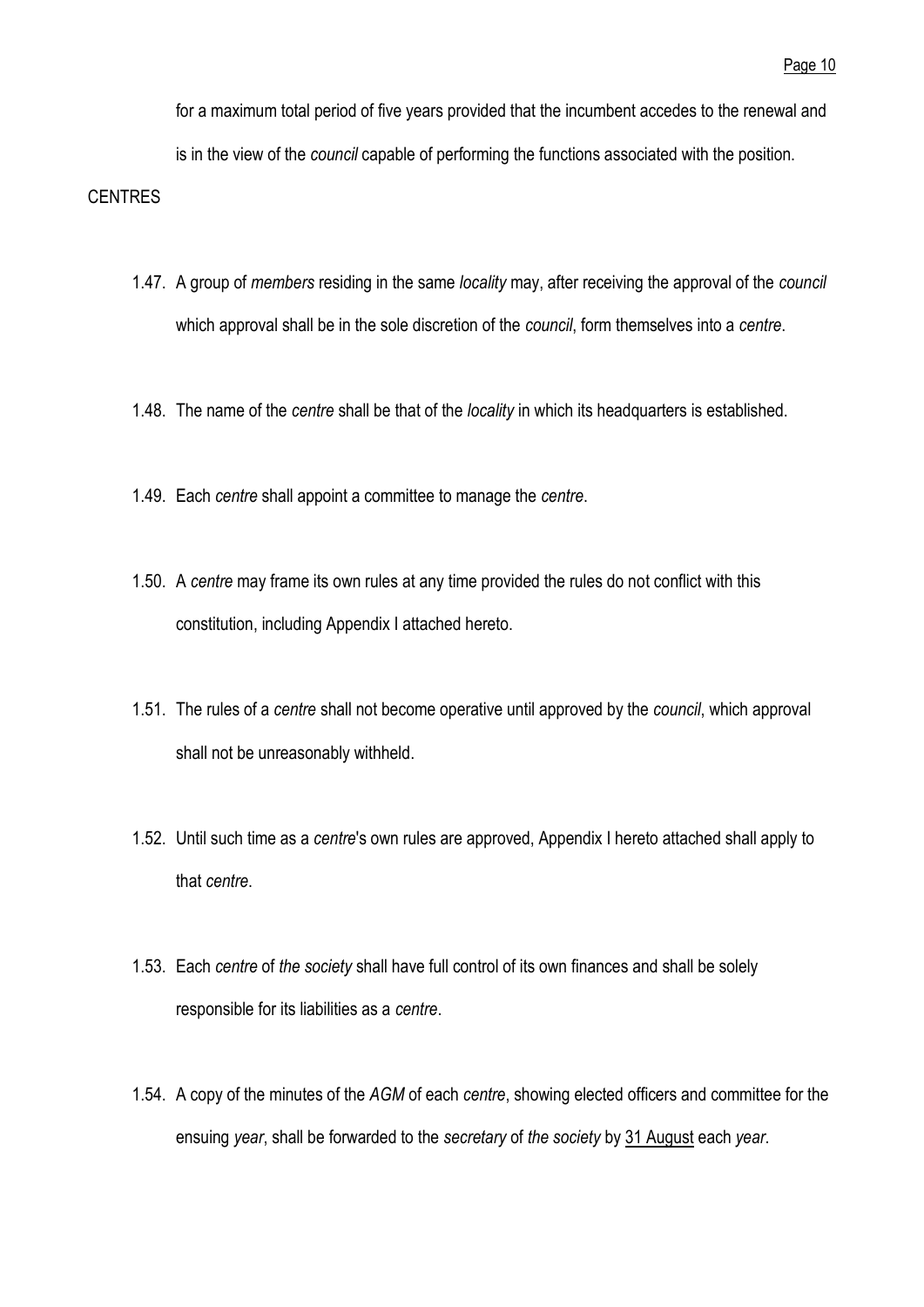### <span id="page-13-0"></span>**SECTIONS**

- 1.55. The *council* will form *sections* of *the society* to co-ordinate and monitor specific areas of activity within *the society* so as to ensure that *the society* meets its objectives.
- 1.56. Each *section* will be headed by a director.
- 1.57. Directors shall be *council* appointees.
- 1.58. The *council* reserves the right to monitor the performance of directors and reserves the right to suspend or remove a director from office if the *council* deems it necessary.
- 1.59. The decision of the *council* shall be final. The director in question will be informed of the decision in writing and will be informed of reasons for the decision.
- 1.60. Directors shall have the power to appoint deputy directors to assist them or deputise for them, provided that the name of the deputy is submitted to the *council* for approval.
- 1.61. Directors shall maintain contact with *members* who demonstrate an interest in the work of those *sections*, and may institute section newsletters if considered desirable.
- 1.62. Directors shall prepare annual reports on the activities of the *section* during the previous calendar *year*. A summary of the report, for publication at the *AGM*, is also to be provided.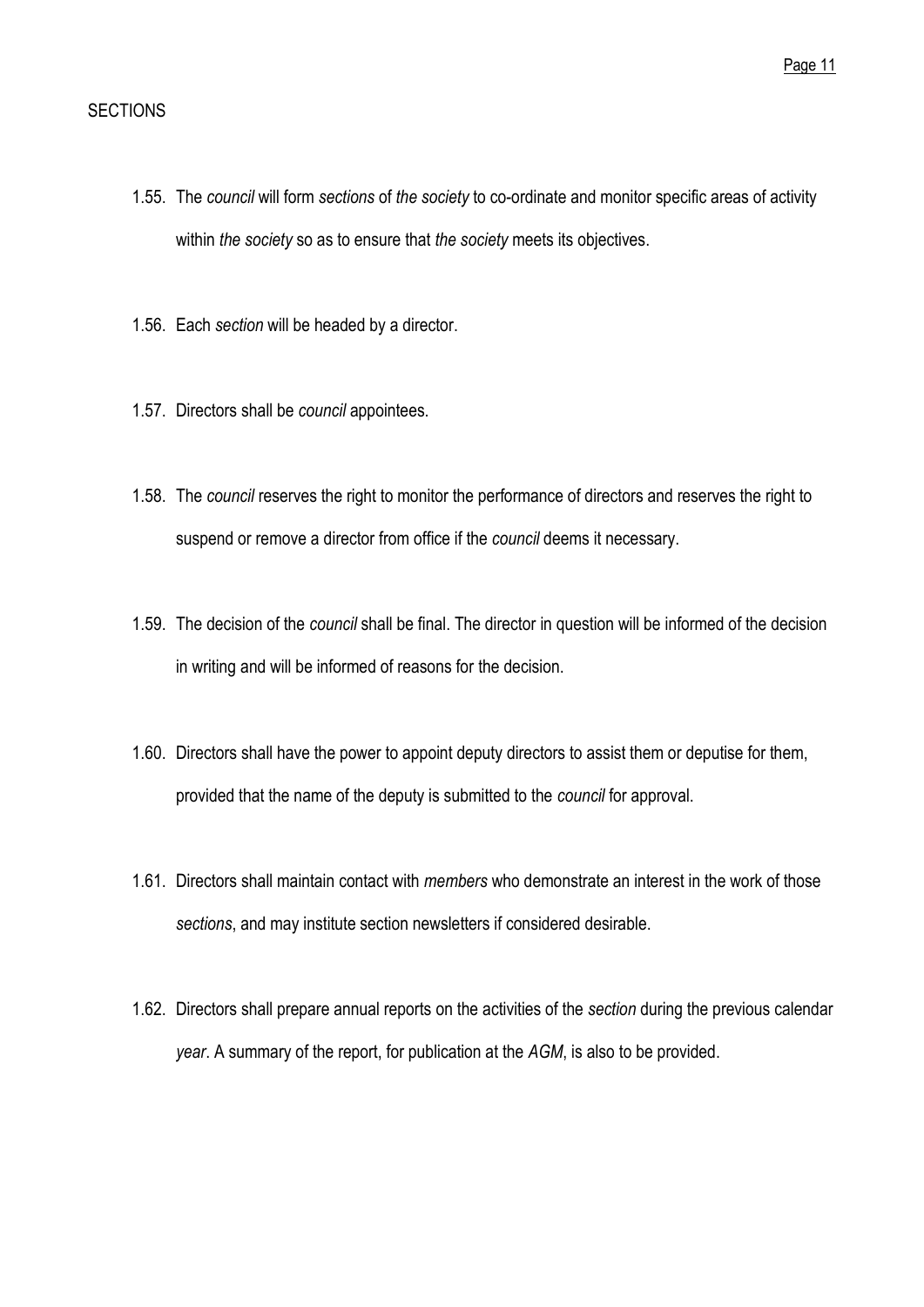1.63. Both the annual report of the section and the summary thereof are to reach the *secretary* of *the society* by not later than 30 June of the *year* following the calendar *year* to which the report applies.

### <span id="page-14-0"></span>**SCHOLARSHIPS**

- 1.64. The *council* will appoint a scholarship convenor to co-ordinate and manage scholarship allocation and payments so as to ensure that *the society* meets its objectives pertaining to the allocation of scholarships.
- 1.65. Such convenor shall be a *council* appointee.
- 1.66. The *council* reserves the right to monitor the performance of the convenor and reserves the right to suspend or remove the convenor from office if the *council* deems it necessary.
- 1.67. The decision of the *council* shall be final. The convenor will be informed of the decision in writing and will be informed of reasons for the decision.
- 1.68. The convenor shall prepare an annual report on scholarships and a summary of the report, for publication at the *AGM*, is also to be provided.
- 1.69. Both the annual report and the summary thereof are to reach the *secretary* of *the society* by not later than 30 June of the *year* to which the report applies.
- 1.70. Where donations are made to the *society* with the sole purpose of the interest on such donation being utilised for the provision of scholarships, such donations will be invested for such purpose and will not be utilised for other purposes.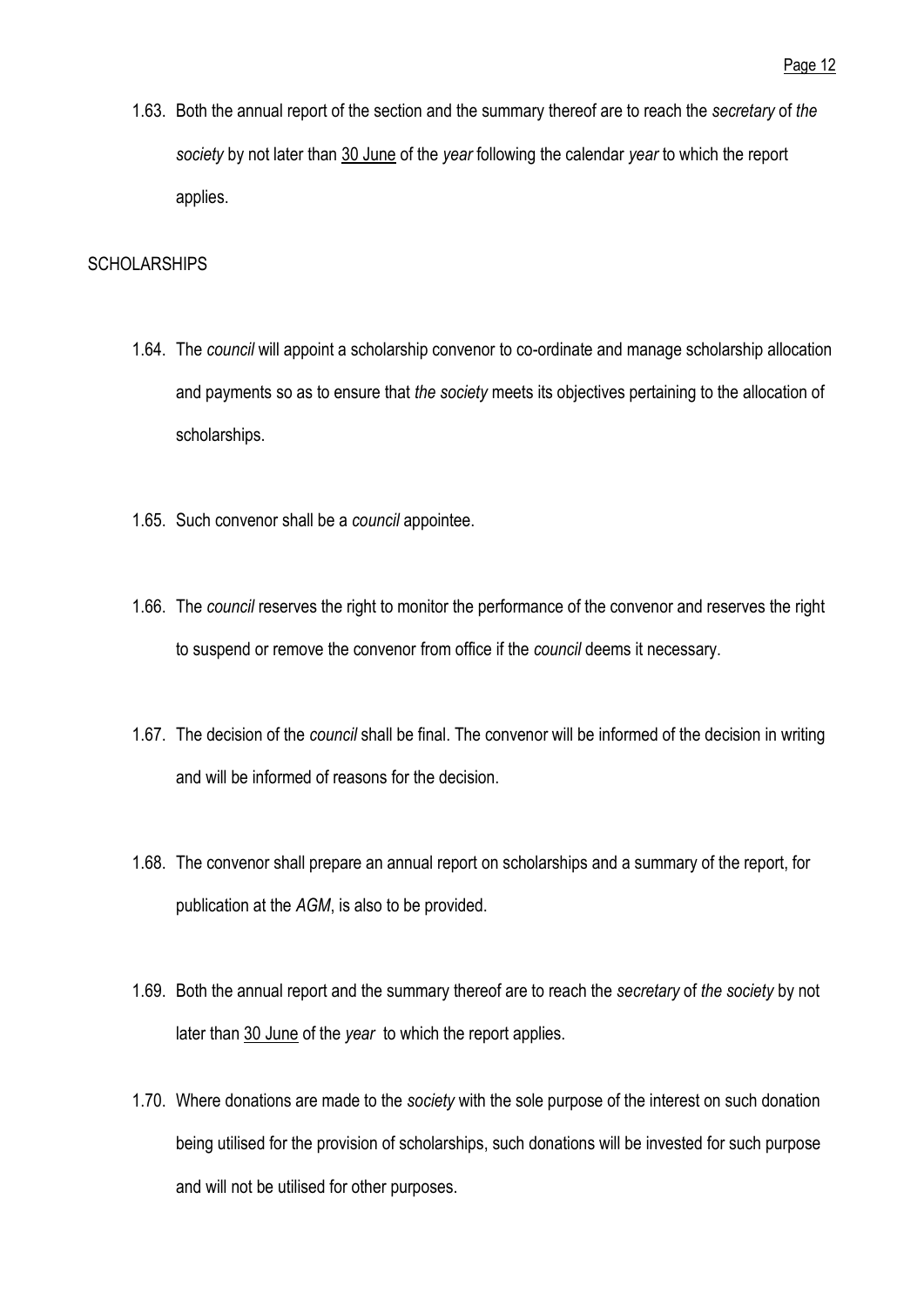## <span id="page-15-0"></span>PUBLICATIONS

- 1.71. *Members* shall receive all electronic *publications* of *the society* free of charge.
- 1.72. Each *centre* shall annually be entitled to purchase on behalf of each *centre member* one copy of each of *the printed publications* of the *society* at total cost associated with each unit of such *printed publication*.
- 1.73. *Members* are *mutatis mutandis* entitled to purchase the *printed publications* of the *society* at cost (as aforesaid) from their respective *centres*, provided that *country members* shall be entitled to affect the aforesaid purchases directly from the *society*.

## <span id="page-15-1"></span>ACCOUNTS AND RECORDS

- 1.74. The *society* shall conduct all financial transactions by means of a bank account.
- 1.75. The *council* shall cause to be kept such accounts and records as are necessary to record the affairs of *the society*, including but not limited to journals and financial statements.
- 1.76. Financial statements shall be prepared from the books of account at the end of each financial *year* which, financial *year* shall run from 1 July to 30 June each *year*.
- 1.77. The financial statement shall be scrutinized by the independent financial compiler appointed at the previous *AGM*.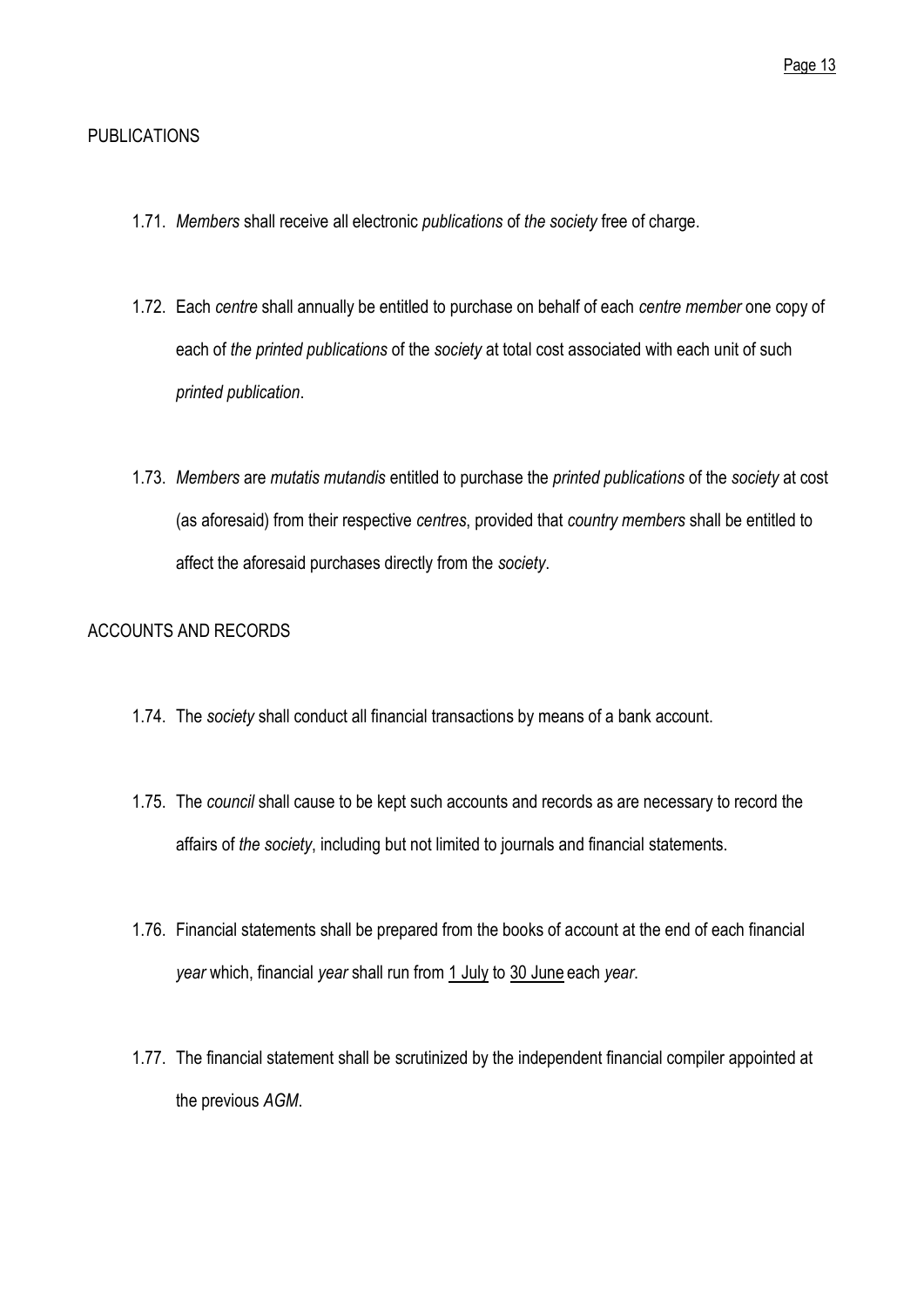1.78. Financial statements for each financial period shall be prepared and submitted for approval to the *council* once completed and a report received from the independent financial compiler.

#### <span id="page-16-0"></span>ANNUAL GENERAL MEETING

- 1.79. The *AGM* of *the society* shall be held at a *centre* chosen by the *council*, subject to agreement by that *centre* and may be attended via voice- or video conferencing where such means are available.
- 1.80. The date of the meeting shall be the first Wednesday in August or such other day as the *council*, after consultation with the committee of the *centre* at which the *AGM* is to be held, shall decide.
- 1.81. A notice announcing the *AGM* shall be sent to all *members* of *the society* at least twenty-one *business days* before the date of the meeting. The notice shall advise the date, the time, and the venue of the meeting.
- 1.82. Any member entitled to vote at the *AGM* may appoint, in writing to the *secretary*, a proxy to speak and vote in his stead. A proxy must be a *member* of *the society*.
- 1.83. Voting where anonymity is sought or required will be by secret written ballot provided that *members* attending via voice- or video conferencing will be required to either vote publicly or by proxy through a *member* physically attending the *AGM*.
- 1.84. *Members* may submit items for inclusion in the agenda for the *AGM*. The submissions must be received by the *secretary* by 30 June preceding the *AGM*.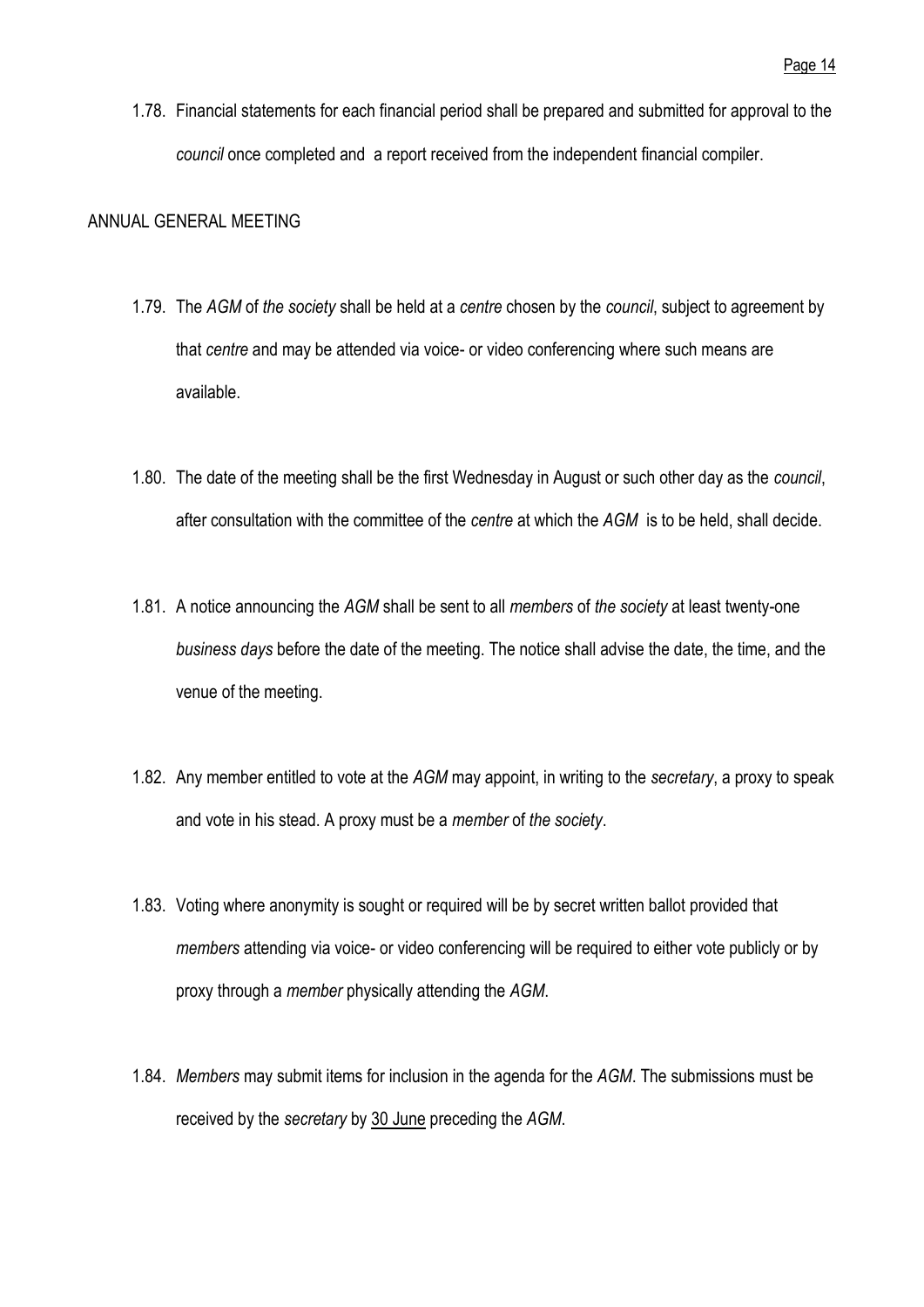- 1.85. Items submitted by *members* after 30 June, either in writing or at the *AGM* will only be included at the discretion of the *president*.
- 1.86. The purpose of the *AGM* shall be:
	- 1.86.1. to receive the report of the *council*;
	- 1.86.2. to receive financial statements for the previous financial *year*;
	- 1.86.3. to receive the summaries of the annual reports of the *sections*;
	- 1.86.4. to elect officers and *council members*;
	- 1.86.5. to elect an independent financial compiler, who shall be a registered accountant or auditor, for the ensuing *year*;
	- 1.86.6. to take any other business at the discretion of the *president*.

#### <span id="page-17-0"></span>SUSPENSION OR CANCELLATION OF MEMBERSHIP

- 1.87. The *council* may suspend or cancel the membership of any *member* for infringement of the constitution or of any rules made there under, or misconduct.
- 1.88. The *council* will only consider a complaint reported to it in writing, and such complaint must be dated and signed by the person making the complaint.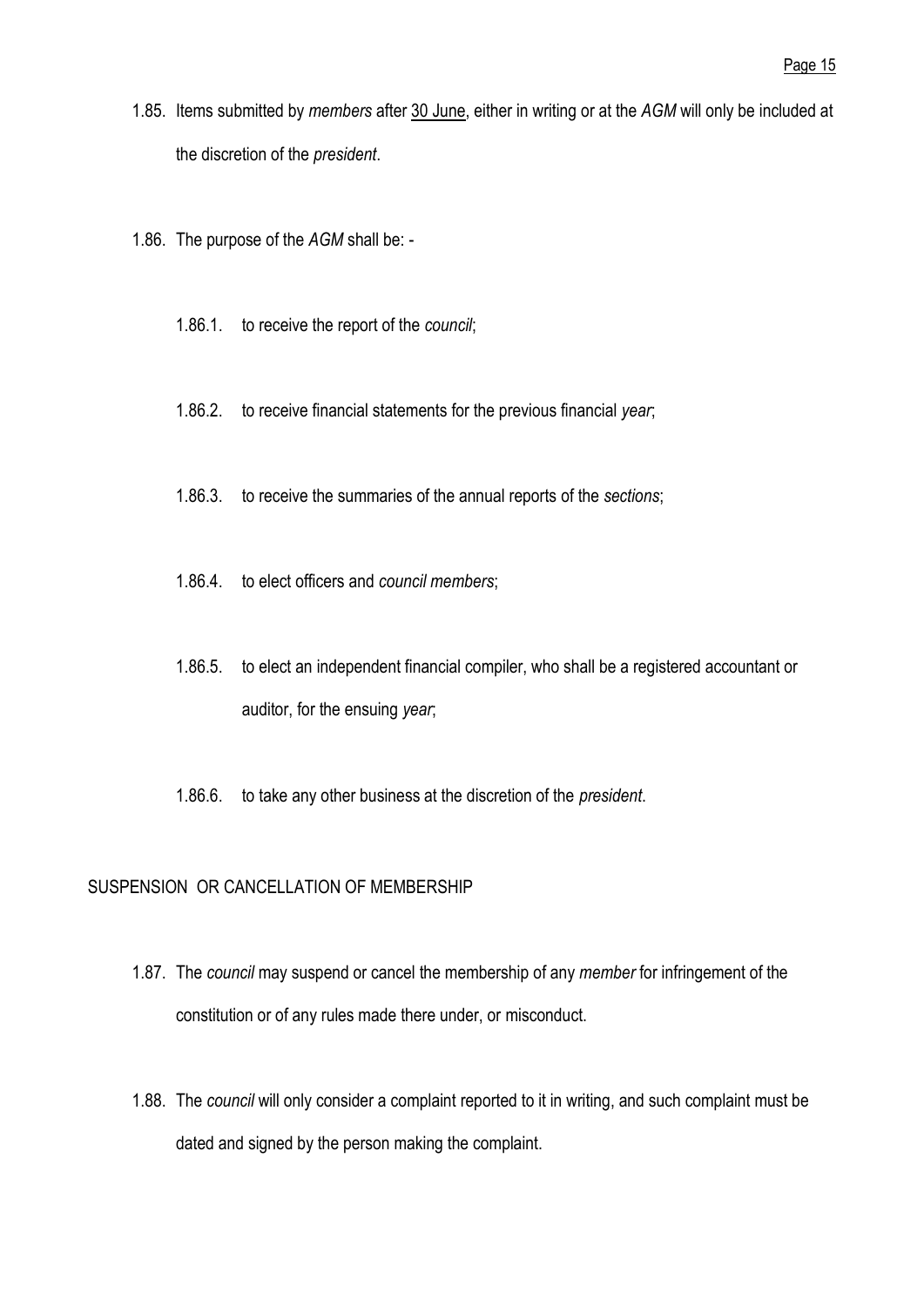- 1.89. The person against whom a complaint is raised will be informed of the nature of the complaint in writing and will be afforded the opportunity to respond in writing.
- 1.90. Should the *council*, in its sole discretion, view the need for the leading of oral evidence; the *council* will convene a hearing.
- 1.91. The *council* will bring out a decision after receipt of submissions and / or an oral hearing and such decision of *council* shall be final.
- 1.92. The person against whom the complaint is raised will be informed of the decision in writing and will be informed of reasons for the decision.
- 1.93. There exists no right to appeal.
- 1.94. Any member excluded under this section shall forfeit their current annual subscription and any payments made in relation thereto.

## <span id="page-18-0"></span>AMENDMENT OF THE CONSTITUTION

- 1.95. The constitution of *the society* shall be amended only by ballot of all *members* or may, at the discretion of the *council,* be done at a special general meeting.
- 1.96. Proposed amendments must be forwarded to the *secretary* of *the society*.
- 1.97. No proposed amendment shall be considered by *the society* without either the recommendation of the *council*, or the signatures of at least five voting *members*.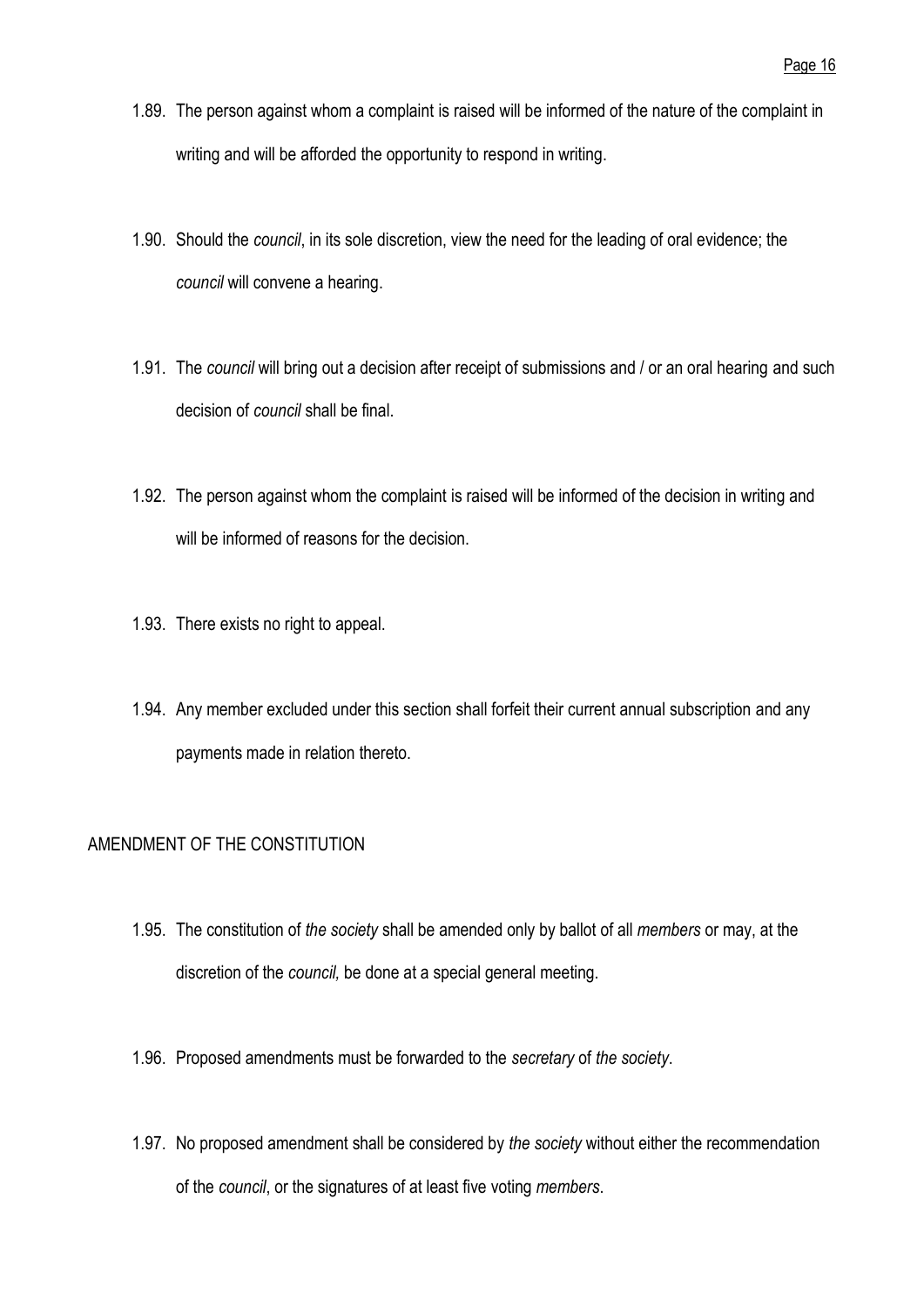- 1.98. Any proposed amendment, together with a voting paper, shall be sent to every member who has the right to vote.
- 1.99. To be adopted, an amendment must receive at least two thirds of the votes cast and will be carried immediately.
- 1.100.If, in the opinion of the *council*, any proposed amendment would vitally affect the welfare of *the society* or any fundamental principle of this constitution, the *council* shall make that opinion known to *members*. Any such opinion shall be circulated as an addendum to the notice of the proposed amendment.

## <span id="page-19-0"></span>AWARDS

- 1.101.The *council* has established certain awards, and further awards may be instituted from time to time.
- 1.102.The names of, and the conditions and procedures for making of, these awards are set out in Appendix II.

## <span id="page-19-1"></span>LIABILITY AND INDEMNITY

1.103.Every member, officer or servant of *the society* are indemnified by *the society* against all costs, losses and expenses which they may incur or become liable for by reason of any act or thing done by them as such in the discharge of their duties, unless the loss in question is caused by a member's own gross negligence, dishonesty or breach of trust.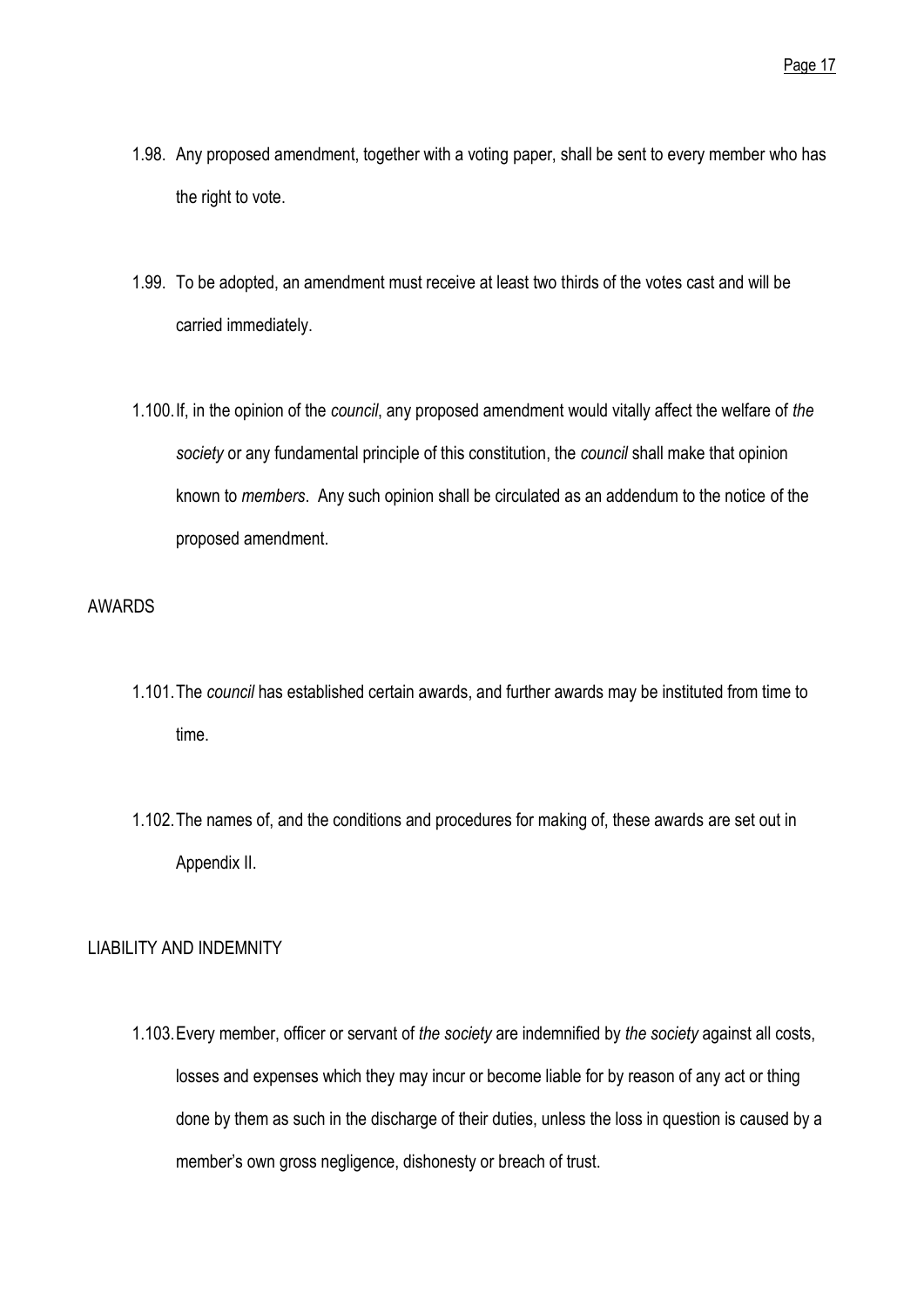- <span id="page-20-0"></span>1.104.Should fifty percent of the *members* of *the society* in writing petition that *the society* be dissolved, the *council* shall cause a general meeting of the *members* to be called for the purpose of discussing their resolution and the final decision shall be made on a simple majority of *members* present.
- 1.105.The said meeting shall decide on the disposal of the assets, funds and records of *the society*, provided that such assets and funds may not be distributed to the *members* or *officials* of the *society* and may solely be distributed to non-profit organisations with similar objectives.
- 1.106.*The society* shall be considered dissolved if it ceases to exist without a formal decision so to do. In this event the immediately preceding *council* shall within one month of the dissolution, cause all assets, funds and records of *the society* to be transferred to a suitable successor.

#### <span id="page-20-1"></span>APPENDIX I: STANDARD RULES FOR *CENTRES*

The standard rules for centres shall find application to centres where a constitution is not in place and shall further provide a guideline for the minimum requirements applicable to constitutions for centres.

## <span id="page-20-2"></span>1. NAME AND LEGAL STATUS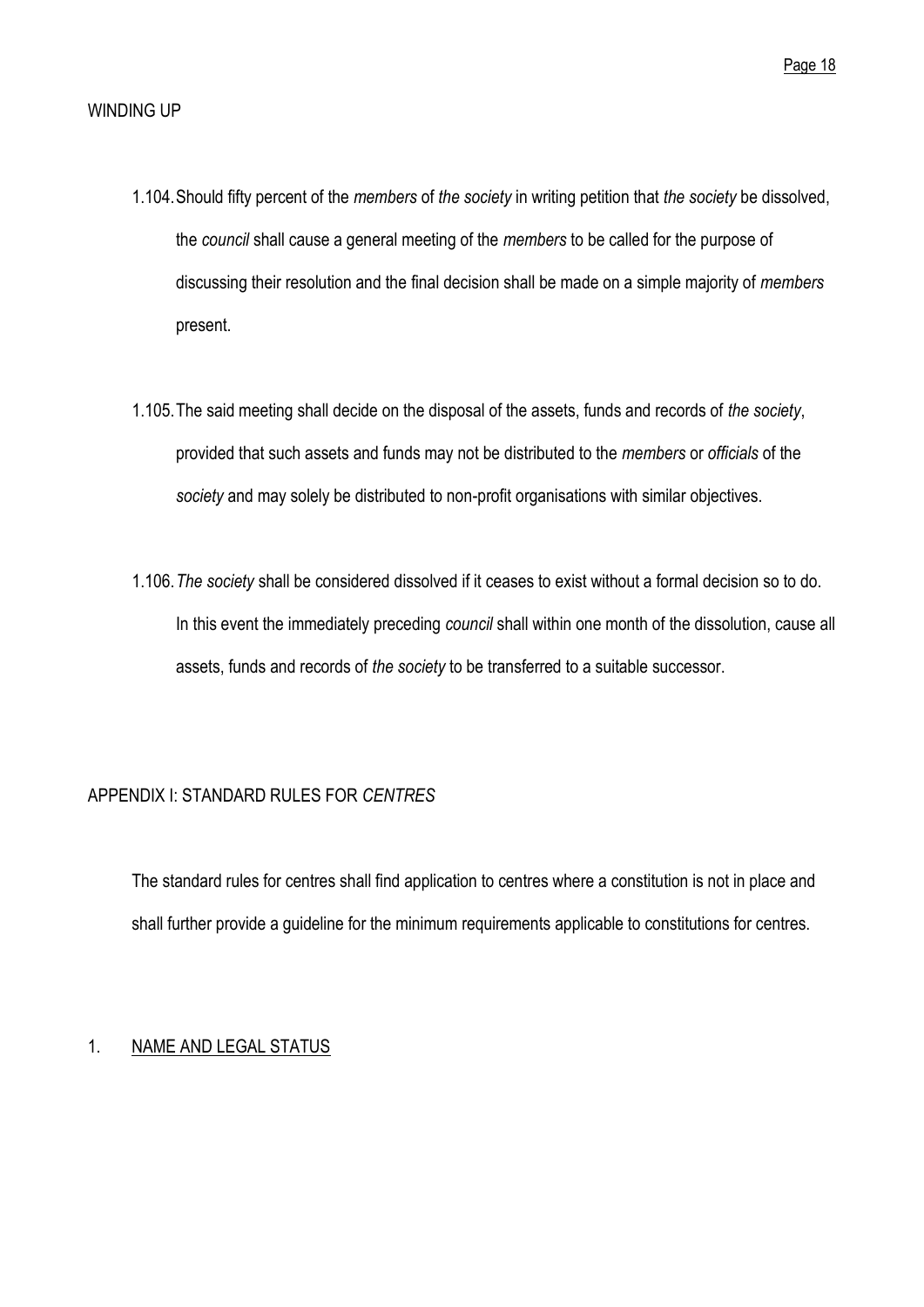- 1.1. The *centre* shall be named by referencing the *locality* prior to the phrase *"Centre of the Astronomical Society of Southern Africa"*, e.g. *"The Benoni Centre of the Astronomical Society of Southern Africa"*.
- 1.2. A *centre* shall be a non-profit voluntary association of separate in legal status from its *members*, entitled to operate in its own name.

## <span id="page-21-0"></span>2. OBJECTIVES

- 2.1. The objectives of the *centre* shall be:
	- 2.1.1. to adhere to the Constitution of *the society* and to participate as far as possible in the activities of *the society*;
	- 2.1.2. to provide a facility for and encourage the study and practical application of astronomy within the location of the *centre*.

## <span id="page-21-1"></span>3. MEMBERSHIP

3.1. The *centre* shall consist of persons who have applied for membership of the *centre* and have been accepted by the *centre* committee.

## <span id="page-21-2"></span>4. MEMBERSHIP ANNUAL SUBSCRIPTIONS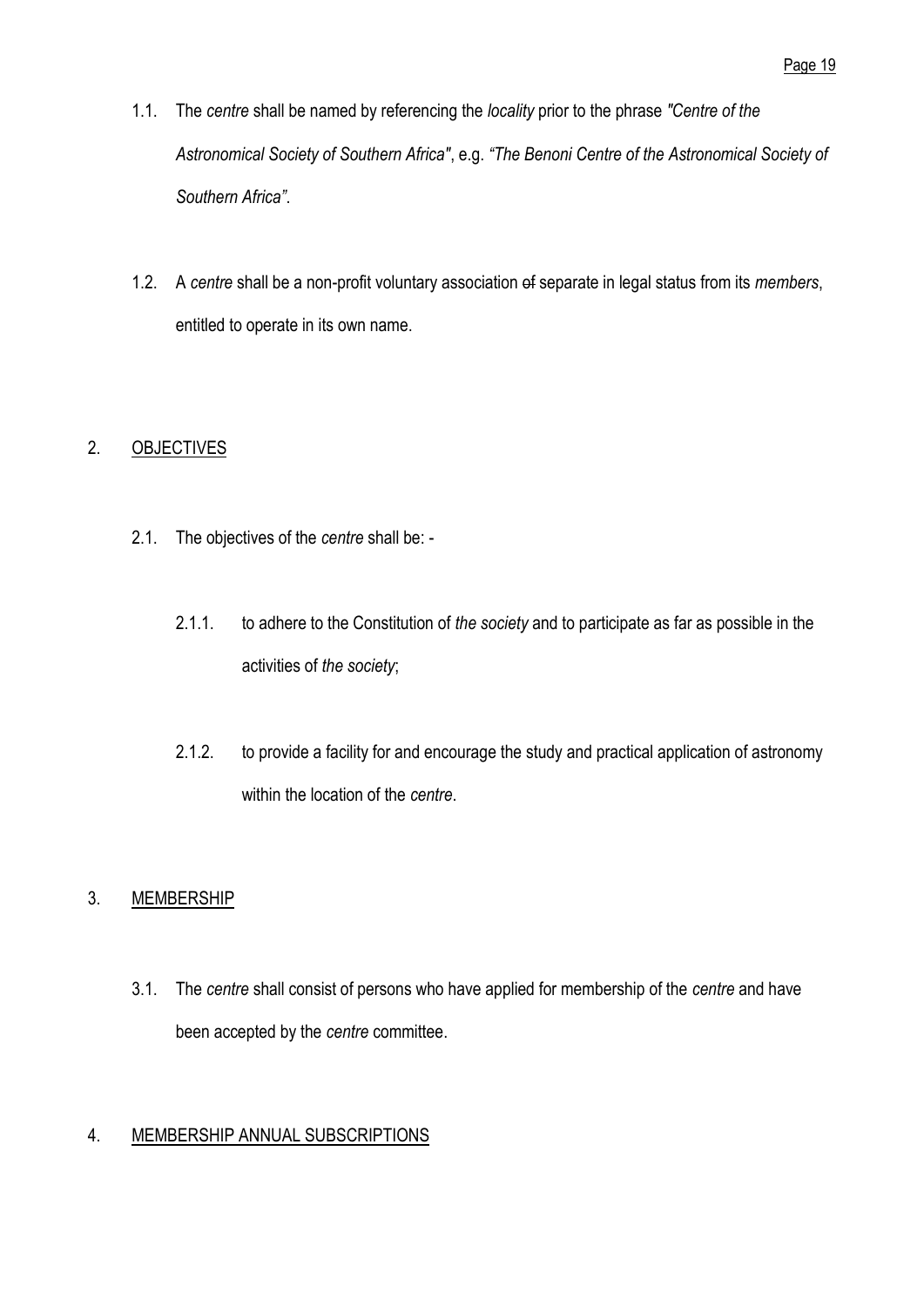- 4.1. *Centre members* may in the discretion of the *centre* be required pay an annual subscription.
- 4.2. *Centre members* may in the discretion of the *centre* also be charged a joining fee.
- 4.3. The amount of such joining fee (if applicable) and annual subscription shall be decided by the *centre* from time to time.
- 4.4. No membership application shall be deemed to be completed, nor shall the applicant be entitled to the privileges of membership, until the joining fee and first annual subscription is paid.

## <span id="page-22-0"></span>5. INCREASES

- 5.1. Announcement of any proposed increase in joining fees and / or annual subscriptions shall be given timeously to all *centre members*.
- 5.2. Notice of a proposed increase in joining fees and / or annual subscriptions shall be given not less than two months before the effective date of the proposed increase.
- 5.3. A closing date for objections must be provided.
- 5.4. Objections to increases in fees must be in writing to the *secretary*, either by letter post or e-mail.
- 5.5. Unless written objection is raised by at least ten percent of all *centre members* by the closing date for objections, the increase shall become effective.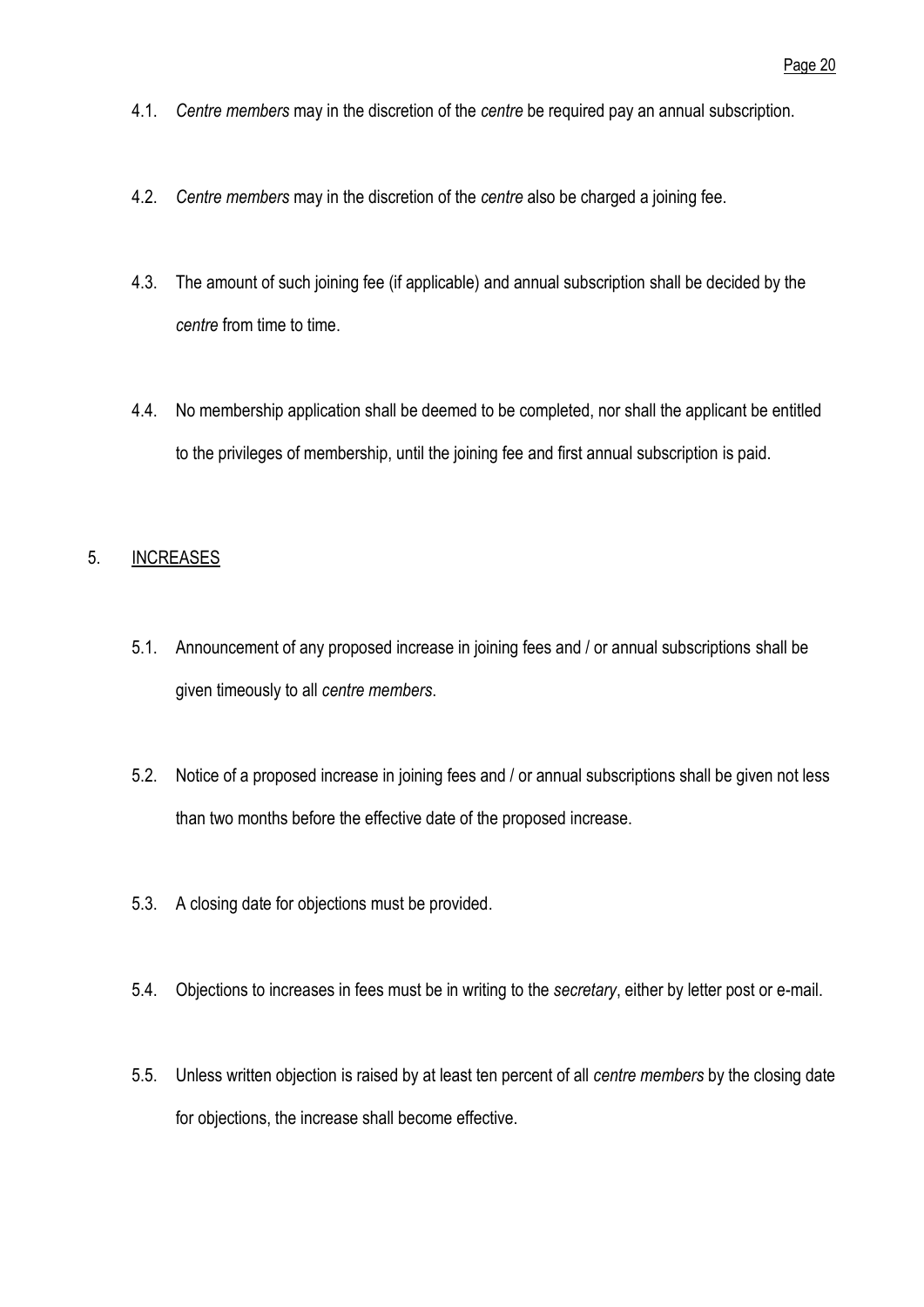- 5.6. If a valid objection is raised, the proposed increase shall be placed on the agenda for the next *centre* meeting for the re-evaluation of the proposed increase.
- 5.7. If the *centre committee* amends the proposal, the procedure shall be repeated.

## <span id="page-23-0"></span>6. PAYMENT

- 6.1. Annual subscriptions are payable in advance to the *centre* and shall become due 1 July each *year* (or such other date as determined by the *centre*).
- 6.2. If an annual subscription remains unpaid by more than two months' after the aforesaid date of any *year*, the member shall cease to be a member.

## <span id="page-23-1"></span>7. RESIGNATION

7.1. Any member who wishes resign from the *centre* shall give notice to the *secretary* of the *centre*.

## <span id="page-23-2"></span>8. SUSPENSION OR CANCELLATION OF MEMBERSHIP

- 8.1. The *centre* may suspend or cancel the membership of any *member* for infringement of the constitution or of any rules made there under, or misconduct.
- 8.2. The *centre* will only consider a complaint reported to it in writing, and such complaint must be dated and signed by the person making the complaint.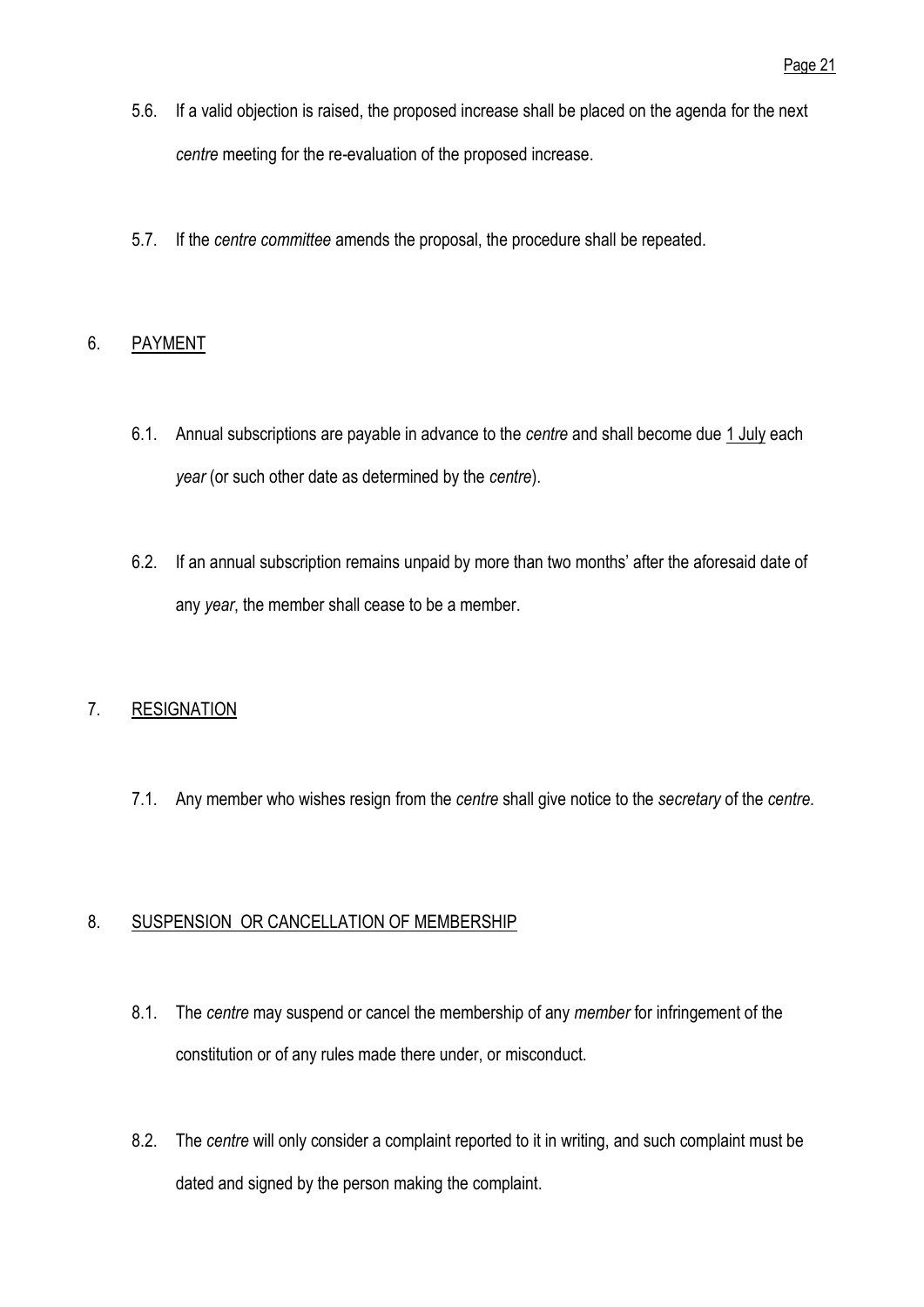- 8.3. The person against whom a complaint is raised will be informed of the nature of the complaint in writing and will be afforded the opportunity to respond in writing.
- 8.4. Should the committee of the *centre*, in its sole discretion, view the need for the leading of oral evidence; the *centre* will convene a hearing.
- 8.5. The *centre* will bring out a decision after receipt of submissions and / or an oral hearing decision of *centre* shall be final.
- 8.6. The person against whom the complaint is raised will be informed of the decision in writing and will be informed of reasons for the decision.
- 8.7. There exists no right to appeal.
- 8.8. Any member excluded under this section shall forfeit their current annual subscription and any payments made in relation thereto.

## <span id="page-24-0"></span>9. REINSTATEMENT

9.1. Persons who forfeited membership may be reinstated at the discretion of the *centre committee* and, if reinstated may at the *centre committee*'s discretion be required to pay the arrears of their annual subscription.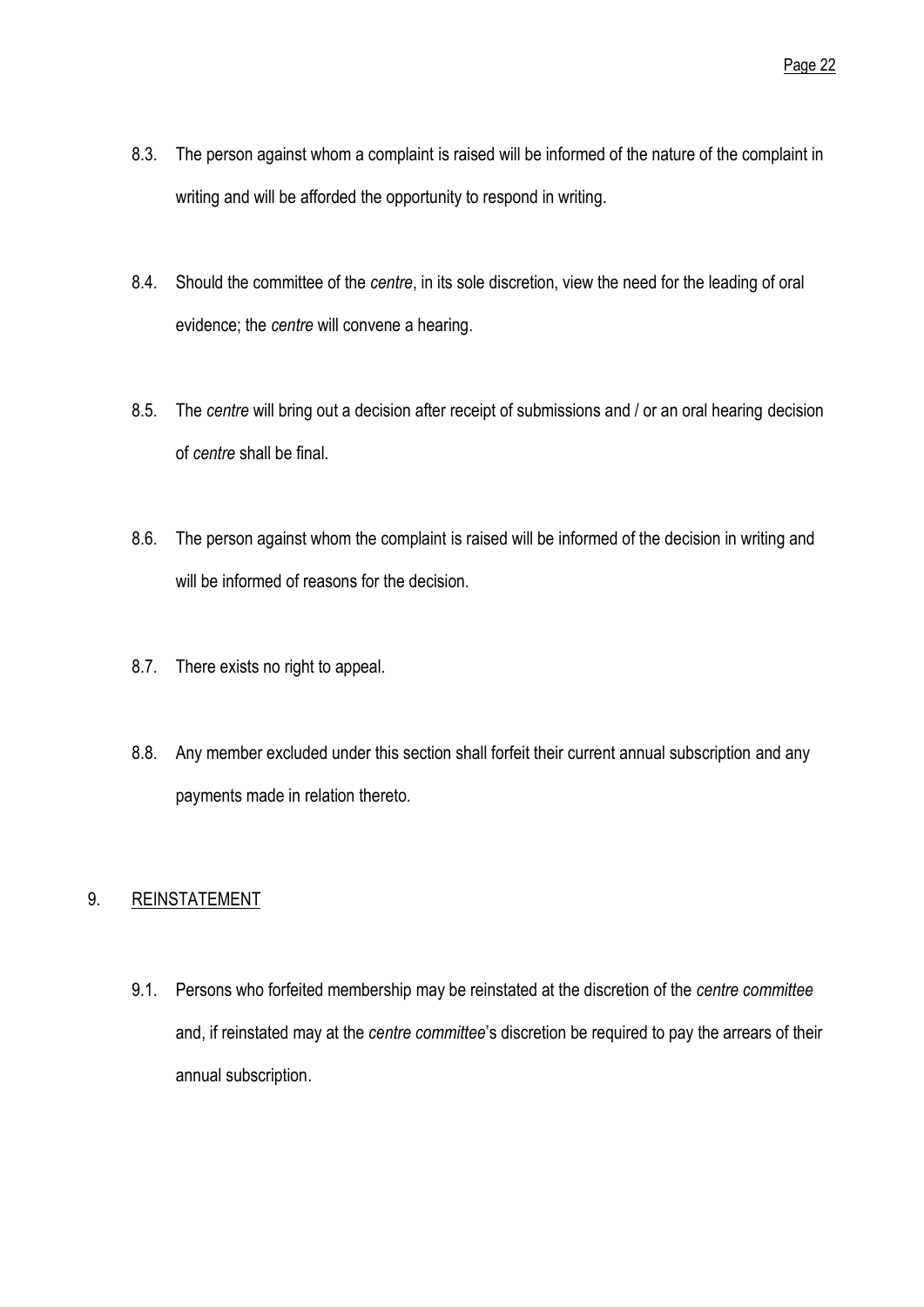#### <span id="page-25-0"></span>10. OFFICERS AND COMMITTEE

- 10.1. The *centre* shall be administered, in the event of the *centre* consisting of the required number of *members*) by a *centre* committee consisting of: -
	- 10.1.1. the *chairperson*;
	- 10.1.2. the *vice*-*chairperson*,
	- 10.1.3. the *secretary*,
	- 10.1.4. the *treasurer*,
	- 10.1.5. not less than three other *members*, all of whom shall be elected annually at the *AGM* of the *centre*.

## <span id="page-25-1"></span>11. MANAGEMENT

- 11.1. The *centre* committee shall have the sole management, control and disposition of the affairs, assets and liabilities of the *centre*, and shall have power to decide any questions not specifically covered by these rules.
- 11.2. The *centre* committee shall have power to fill any vacancy that may occur in any of the offices of the *centre* or in its own body until the next election of officers. It shall have power to co-opt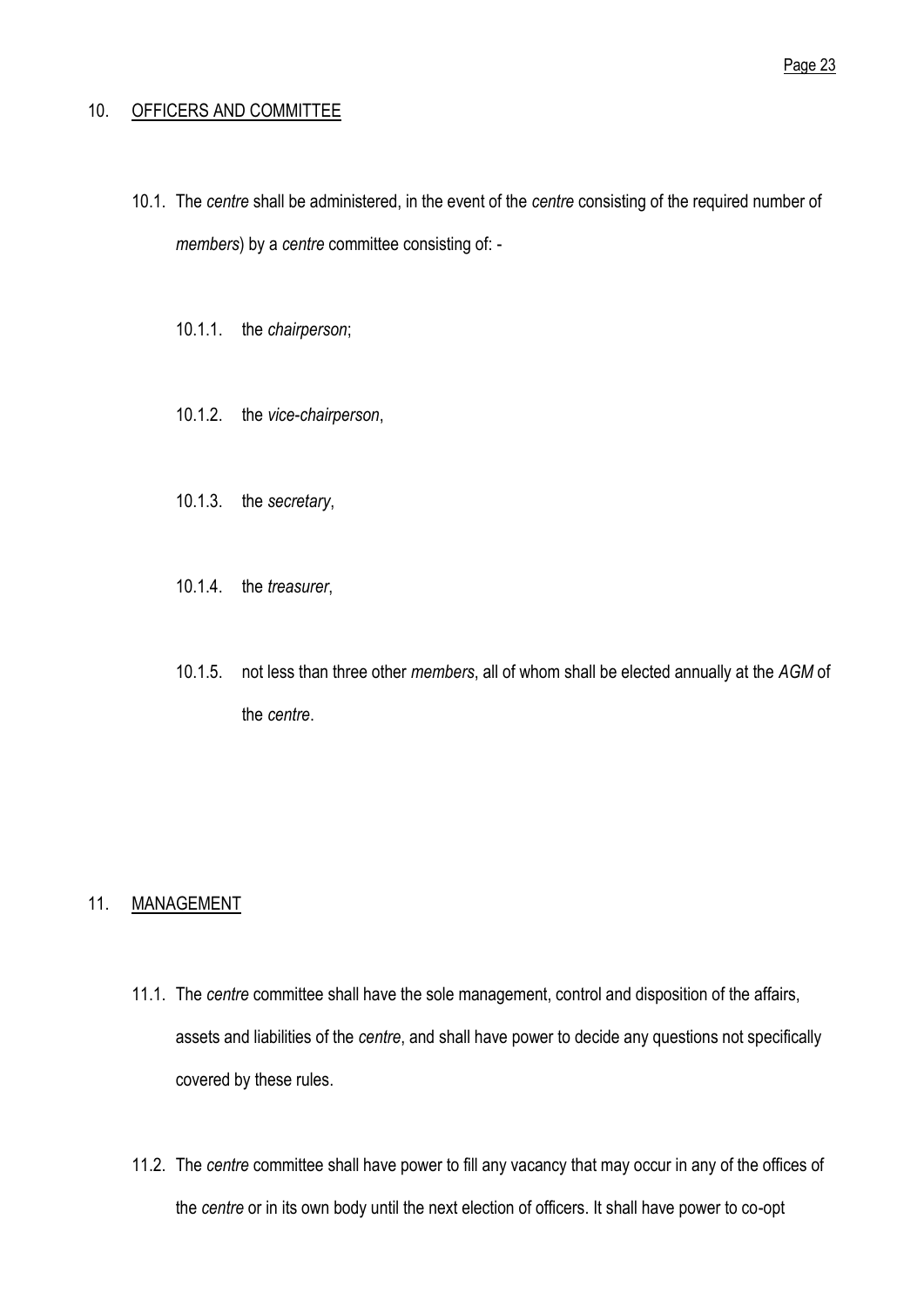additional *members* to the committee from the remaining *members* of the *centre*, providing that such co-opted *members* shall not have any voting rights.

- 11.3. The *centre* committee shall call meetings of the *centre*, as far as practical, once a month but at least once every three months.
- 11.4. Additional meetings of the *centre* shall be held on the call of the *centre* committee or at least ten precent of the *centre members*.

#### <span id="page-26-0"></span>12. ANNUAL GENERAL MEETING

- 12.1. The *AGM* shall be held before 31 July each year.
- 12.2. The purpose of the *AGM* shall be:
	- 12.2.1. to elect officers for the ensuing year;
	- 12.2.2. to receive the report of the committee;
	- 12.2.3. to receive the *treasurer*'s unaudited financial statement for the year ended 30 June;
	- 12.2.4. to receive the reports of any *centre* activities;
	- 12.2.5. to transact any other business.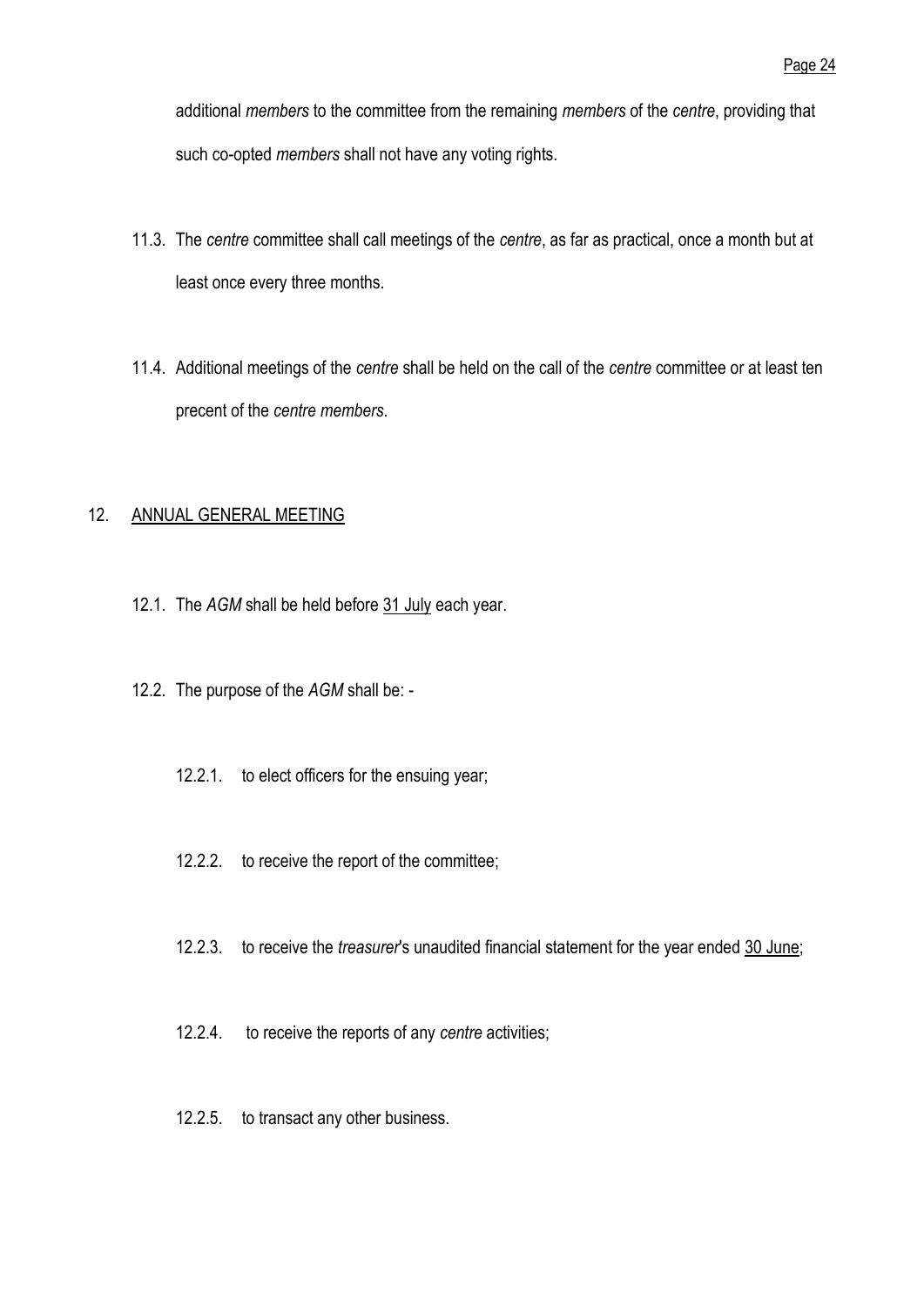12.3. A copy of the minutes of the *AGM* and a copy of reports shall be forwarded to the *secretary* of *the society* before 31 August each *year*.

## <span id="page-27-0"></span>13. ELECTION OF CENTRE MEMBERS

- 13.1. The *centre* committee shall have power to accept *members*.
- 13.2. A prospective member shall complete an *"Application Form"* the details of which shall be decided by the *centre* committee.
- 13.3. No membership shall be deemed to be complete until the joining fee (if applicable) and annual subscription is paid.

## <span id="page-27-1"></span>14. HONORARY MEMBERS

14.1. The *centre* committee shall have power to elect as an *honorary* member of the *centre* any person who has rendered special ser*vice* to the *centre* applying the same criteria as applicable to the appointment of *honorary members* by the *council* provided the *centre* shall be liable for any and all costs associated with such *members*hip.

## <span id="page-27-2"></span>15. LIABILITY AND INDEMNITY

15.1. Every member, officer or servant of *centre* are indemnified by the *centre* against all costs, losses and expenses which they may incur or become liable for by reason of any act or thing done by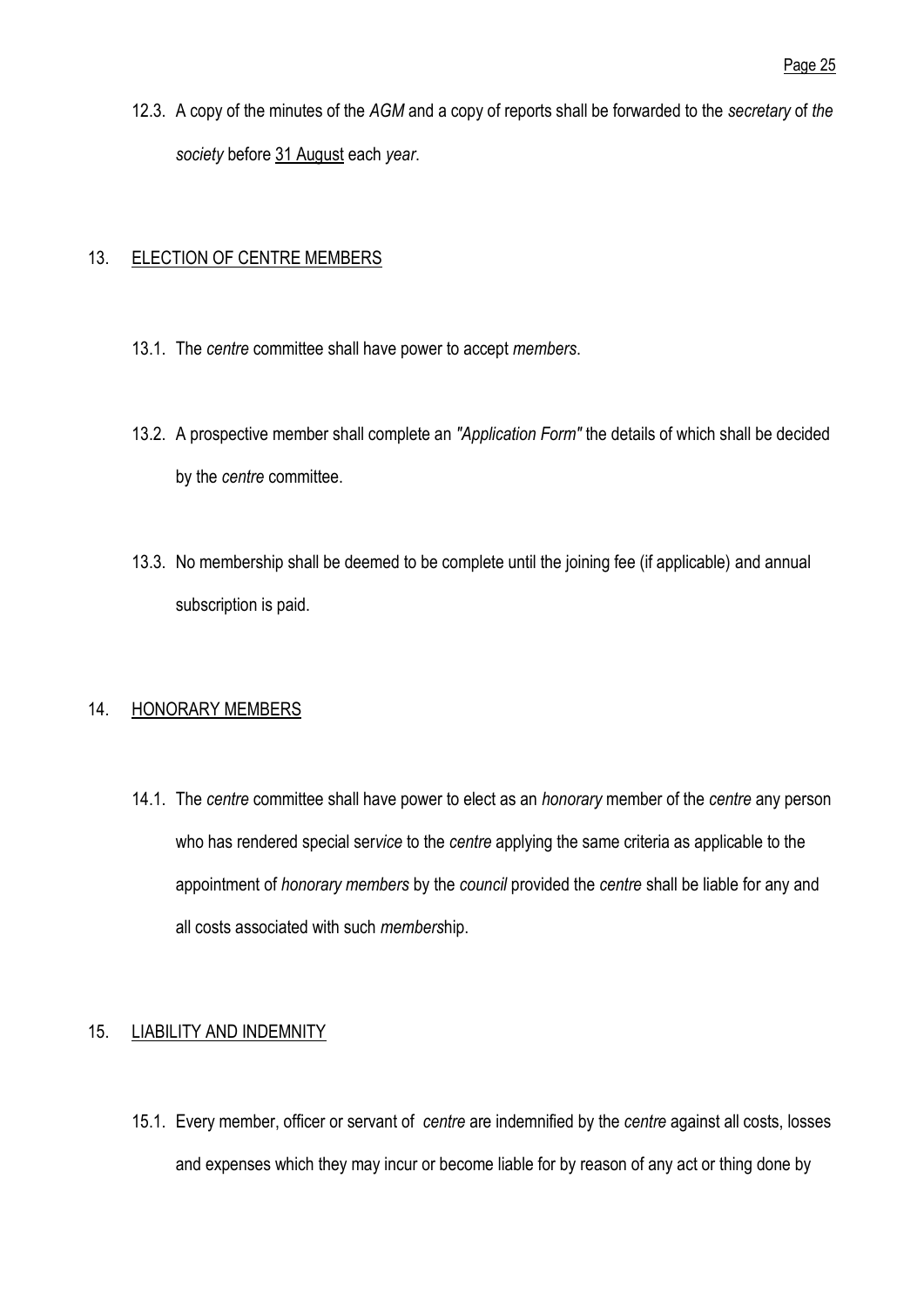them as such in the discharge of their duties, unless the loss in question is caused by a member's own gross negligence, dishonesty or breach of trust.

#### <span id="page-28-0"></span>16. WINDING UP

- 16.1. Should fifty percent of the *members* of any *centre* in writing petition that such *centre* be dissolved, the *centre* committee shall cause a general meeting of the *centre*'s *members* to be called for the purpose of discussing their resolution and the final decision shall be made on a simple majority of *members* present.
- 16.2. The said meeting shall decide on the disposal of the assets, funds and records of the *centre*.
- 16.3. The *centre* shall be considered dissolved if it ceases to exist without a formal decision so to do, e.g. by failure to elect officers or by failure of all *members* of the *centre* to pay subscriptions. In this event the immediately preceding *chairperson* and the committee shall within one month of the dissolution of the *centre*, cause all assets, funds and records of the *centre* to be sent to *the society* for safekeeping or disposal as *council* of *the society* shall see fit.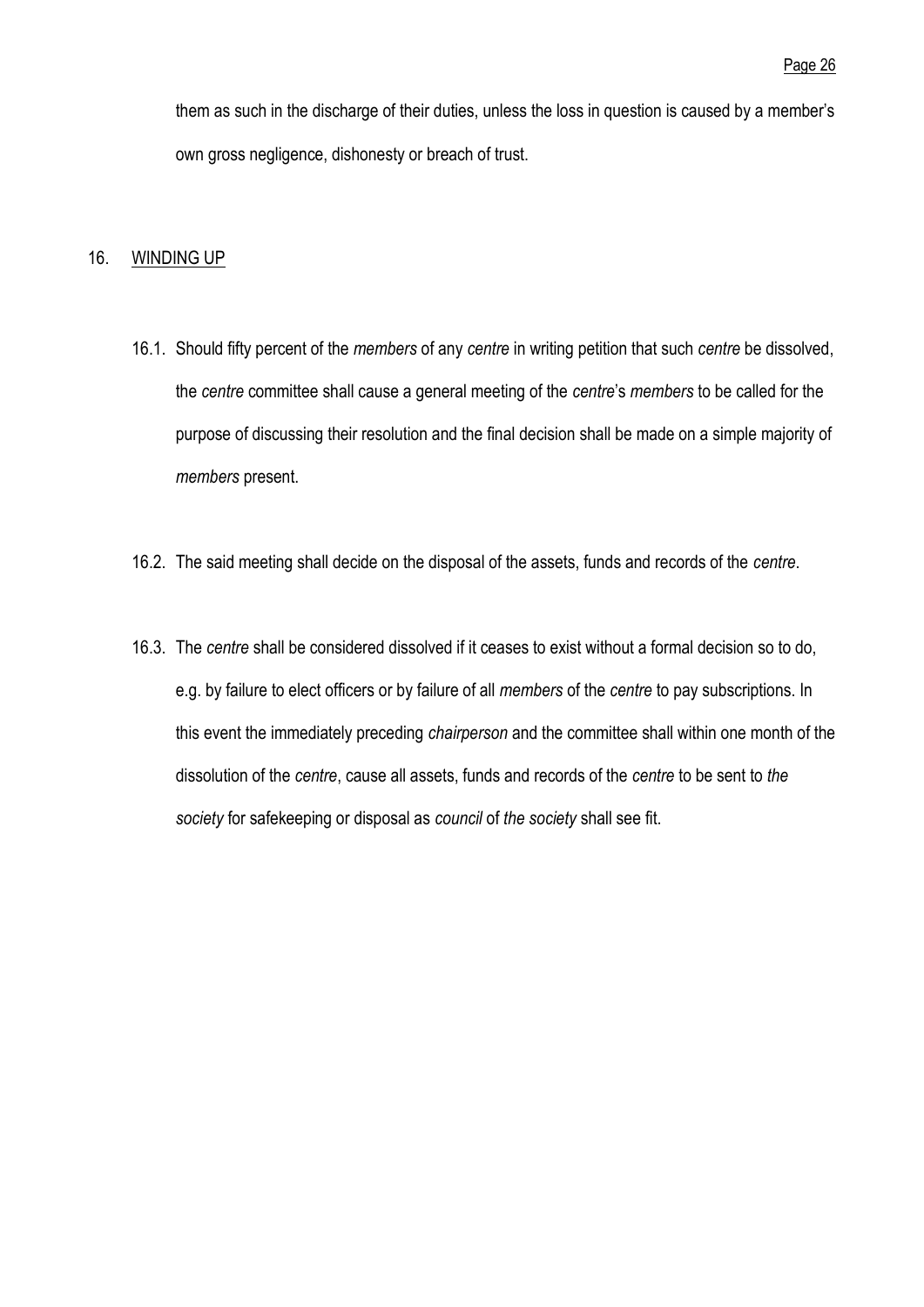#### <span id="page-29-0"></span>APPENDIX II: AWARDS AND MEDALS

#### <span id="page-29-1"></span>1. GILL- & OVERBEEK MEDALS

- 1.1. Two medals have been established, known as the Gill- and Overbeek Medals, to be awarded as follows:
	- 1.1.1. the Gill Medal will be awarded in recognition of services to astronomy;
	- 1.1.2. the Overbeek Medal will be awarded in recognition of amateur astronomical observations published in recognised national and international publications over a period of time.
- 1.2. The medals shall be awarded not more frequently than once in any *year*, and no award shall be made if, in the opinion of *council* of *the society*, there is no suitable candidate in any *year*.
- 1.3. The award of both medals shall be made by the *council*.
- 1.4. Bar for the provision that the Overbeek Medal shall be awarded solely to amateur astronomers, there shall be no restriction on the eligibility of any person as candidate, and candidates need not be *members* of *the society*.
- 1.5. In making the award of either medal, the *council* shall observe the following conditions: -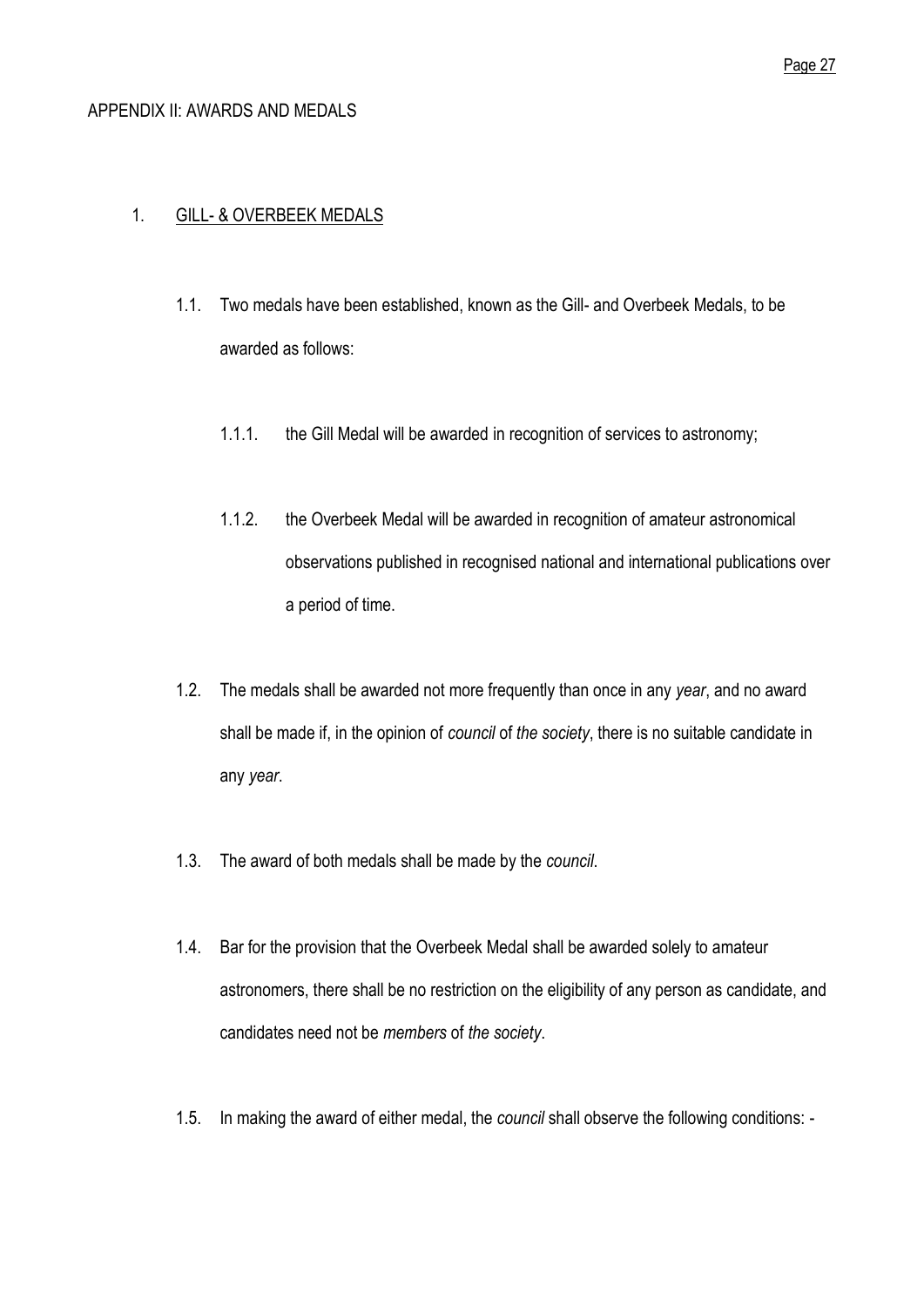- 1.5.1. the *council* shall be required to state the basic whereupon the medallist which has been deemed worthy of the award has been selected, with specific regard to the criteria set out in paragraph 1.1 here above;
- 1.5.2. in awarding the Gill Medal:
	- 1.5.2.1. the *council* shall, as far as may be seemly, give preference to services rendered to astronomy in Southern Africa;
	- 1.5.2.2. the *council* may, at its discretion, give special credit to services carried out under conditions of difficulty, or with limited facilities.
- 1.5.3. the award of either medal shall be publicly announced at the *AGM* of *the society* and if feasible the presentation of the medals to the successful candidates shall be made at that meeting or any other appropriate venue or time agreed to by Council.
- 1.6. Procedure for election of Medallists:
	- 1.6.1. in each *year* before 31 March, *members* of the *council* of *the society* shall send to the *secretary* of *the society* a note of a name or names of suitable candidates to receive the either medal, together with a description of the basis upon which it is proposed to recognise, and a note of any further particular reasons in favour of any particular candidate;
	- 1.6.2. before 15 April the *secretary* shall prepare and distribute to each *council* member a confidential memorandum embodying all the proposals and reasons;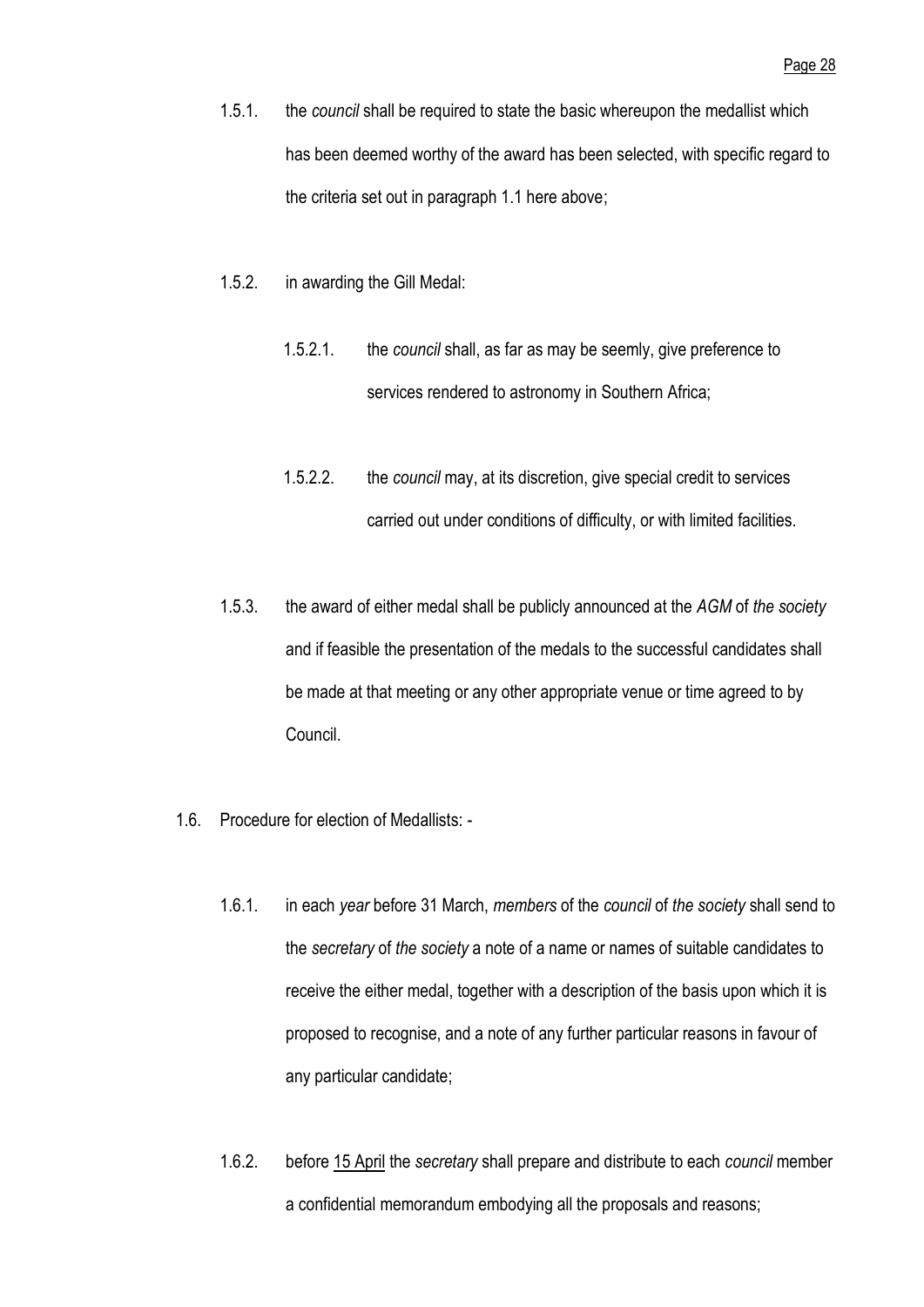- 1.6.3. at the first *council* meeting to be held after 15 April, one name, or in the case of joint work, two or more names, shall be selected, or the *council* may decide that no suitable name has been proposed;
- 1.6.4. the *council* may not add names to those originally proposed, but it may redraft the citation of the criteria for which it is proposed to award either medal;
- 1.6.5. if a name or joint names has been selected, this name, together with the citation, and any further particular reasons, shall be incorporated in a ballot paper, a copy of which shall be sent to each *council member*;
- 1.6.6. *council members* shall then vote for or against the award of the medal to the person or persons named in the paper;
- 1.6.7. ballot papers must reach the *secretary* by the end of the first week in June;
- 1.6.8. two-thirds of all the voted cast shall be necessary to confirm the award;
- 1.6.9. if a *council* member be proposed as a candidate he or she shall withdraw from the discussion and voting;
- 1.6.10. all the proceedings leading up to the award of either medal shall be kept confidential by the *council members*;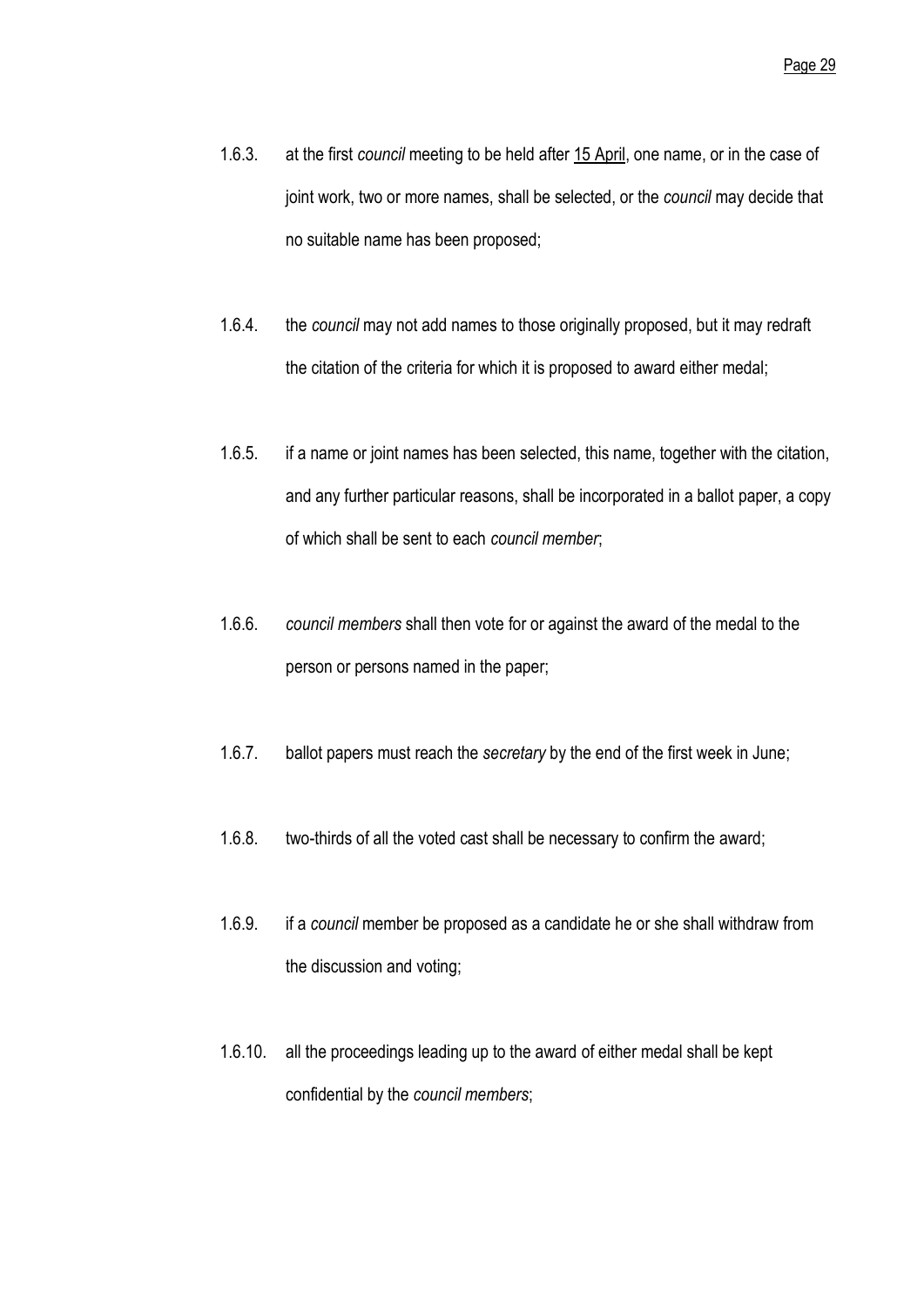- 1.6.11. candidacy may be discussed among *council members*, but it is not to be a matter of public debate;
- 1.6.12. *council members* shall vote in their personal capacity and shall not seek guidance from *centres* which they may represent;
- 1.6.13. the details of discussion in the *council* shall not be minuted, nor the names of candidates specified;
- 1.6.14. the minutes shall record the fact that candidates were discussed and a name selected, if this is done.

## <span id="page-32-0"></span>2. MCINTYRE AWARD

- 2.1. The *council* of *the society* has established a prize to be known as the McIntyre Award derived from the interest on the bequest made to *the society* by the late Donald G. McIntyre of Cape Town, sometime *president* of *the society*.
- 2.2. Awards shall be made from time to time as *council* shall decide, and shall be a gift, to a value as decided by the *council* from time to time.
- 2.3. Awards shall be made, without distinction of nationality or language, to any person in respect of work of good academic standard.
- 2.4. The *council* shall take into account features of originality and of literary presentation.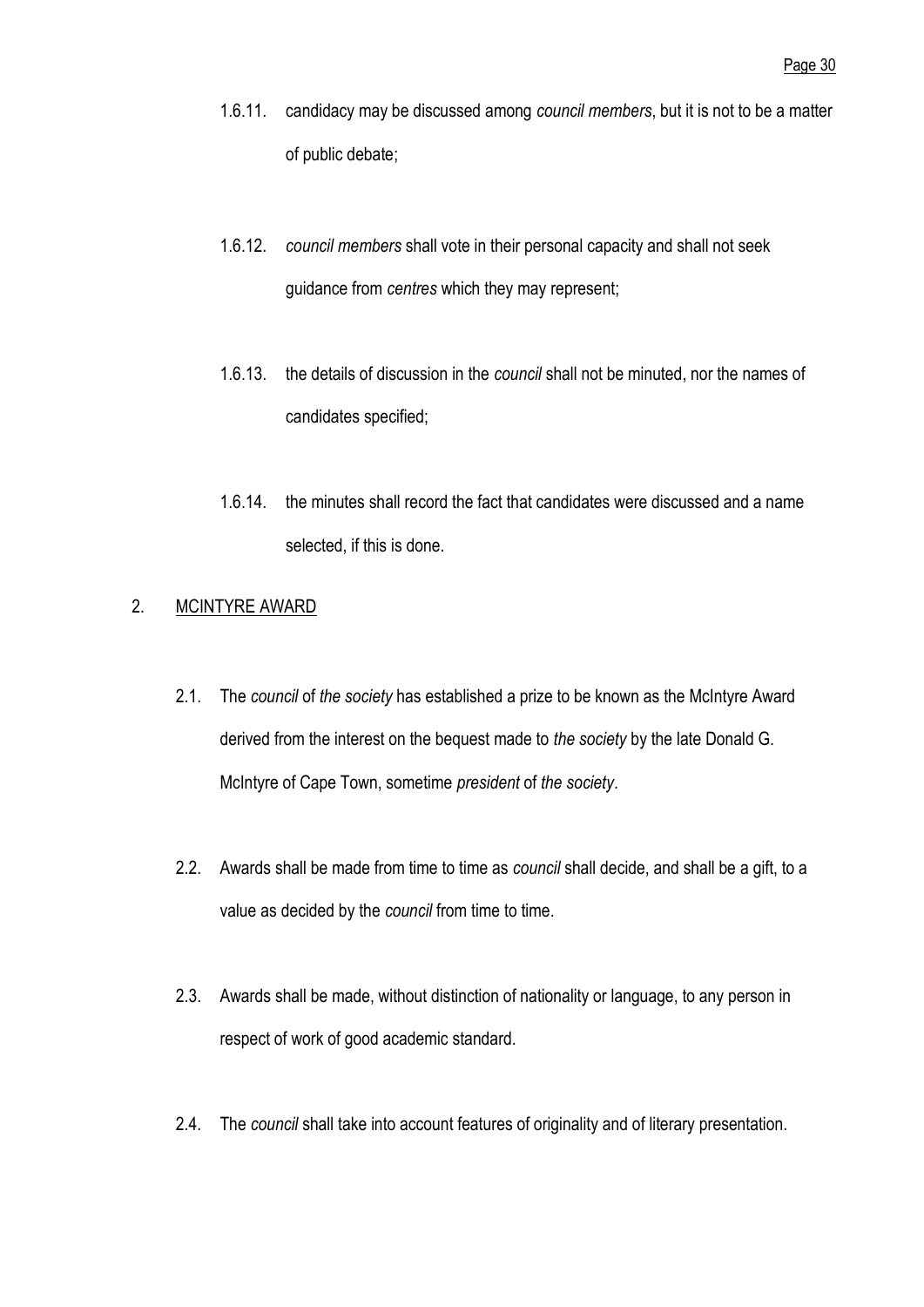- 2.5. The *council* shall normally appoint suitably qualified referees to report on work under consideration for an award.
- 2.6. Procedure for making an award:
	- 2.6.1. nominations substantiated by written reasons, in respect of a work to be published or which has been published in book form or in a journal of recognised standing within the previous five years, may be made to the *secretary* by any *council member*;
	- 2.6.2. when a nomination has been made it shall be incorporated in the *Council* meeting minutes;
	- 2.6.3. after a suitable period of discussion of not less than one month and not more than three months, the *council* shall vote on the proposed award, giving notice in the agenda for the relevant *council* meeting, that such a vote is to be taken;
	- 2.6.4. two-thirds of all the votes cast shall be necessary to confirm the award;
	- 2.6.5. *council members* shall vote in their personal capacity and shall not seek guidance from *centres* which they may represent;
	- 2.6.6. *council members* shall vote as instructed by their principals, but if no instructions have been received, an *council* member may vote in his personal capacity;
	- 2.6.7. no *council* member shall have more than one vote;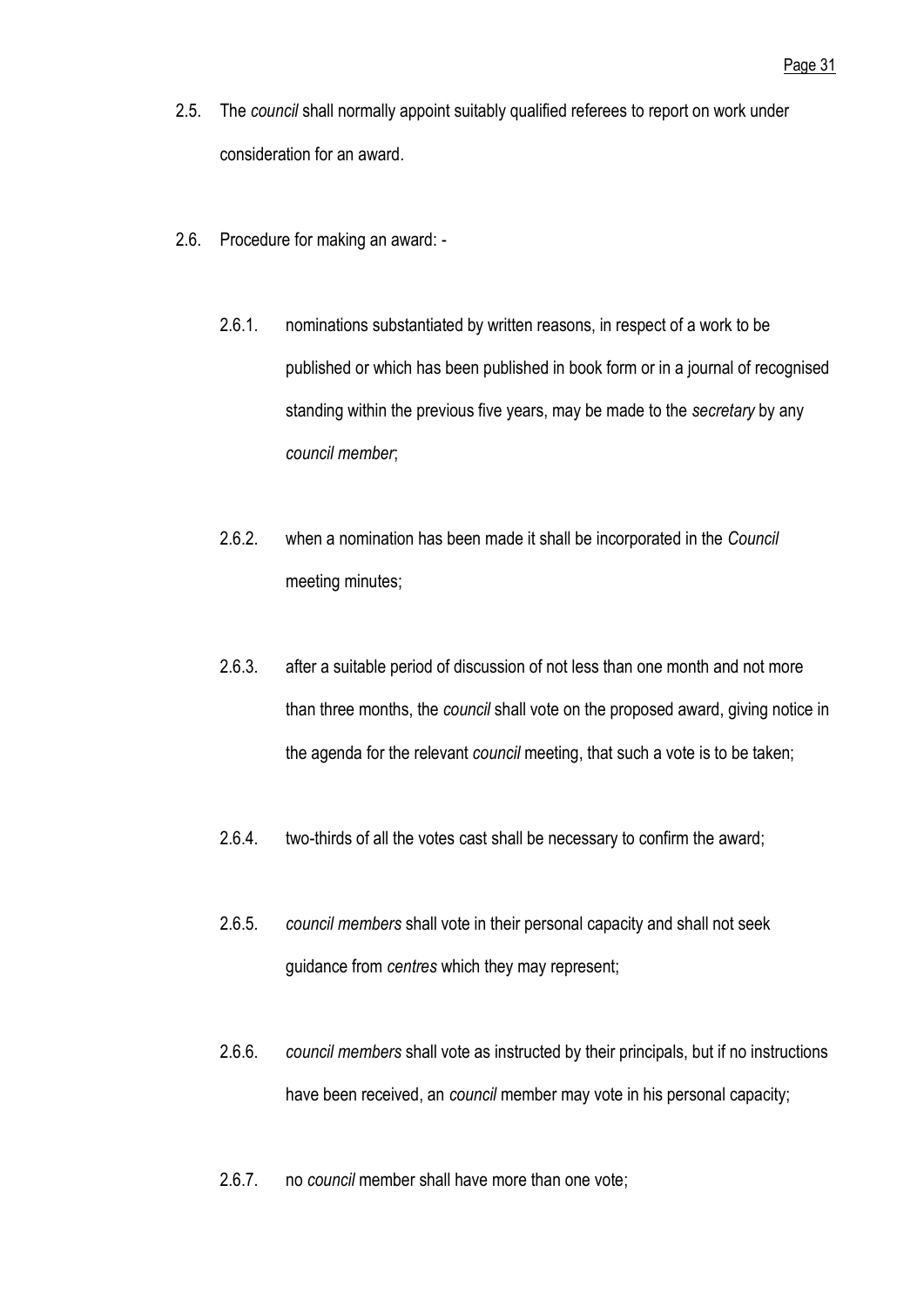- 2.6.8. when an award has been made the *council* shall announce it in a suitable manner and shall make suitable arrangements for its presentation;
- 2.6.9. details of awards shall be included in the annual financial statement by the *treasurer*, which is incorporated in the annual report of *council*.

## <span id="page-34-0"></span>3. LONG SERVICE AWARD

- 3.1. In recognition of long ser*vice* to *the society* or a *centre* of *the society*, the *council* has instituted an award known as the long ser*vice* award.
- 3.2. The award shall be a gift to a value as decided by the *council* from time to time.
- 3.3. Nominations for the long ser*vice* award, which must include details of the ser*vice*(s) rendered over the period, must reach the *secretary* by 15 April each year and may be submitted by: -
	- 3.3.1. any *council* member or past *president* of *the society* provided he or she is still a member of *the society*; and
	- 3.3.2. any *centre* of *the society;*
- 3.4. The *council* shall consider the nominations and in its sole discretion decide whether or not an award shall be made, subject to the following conditions: -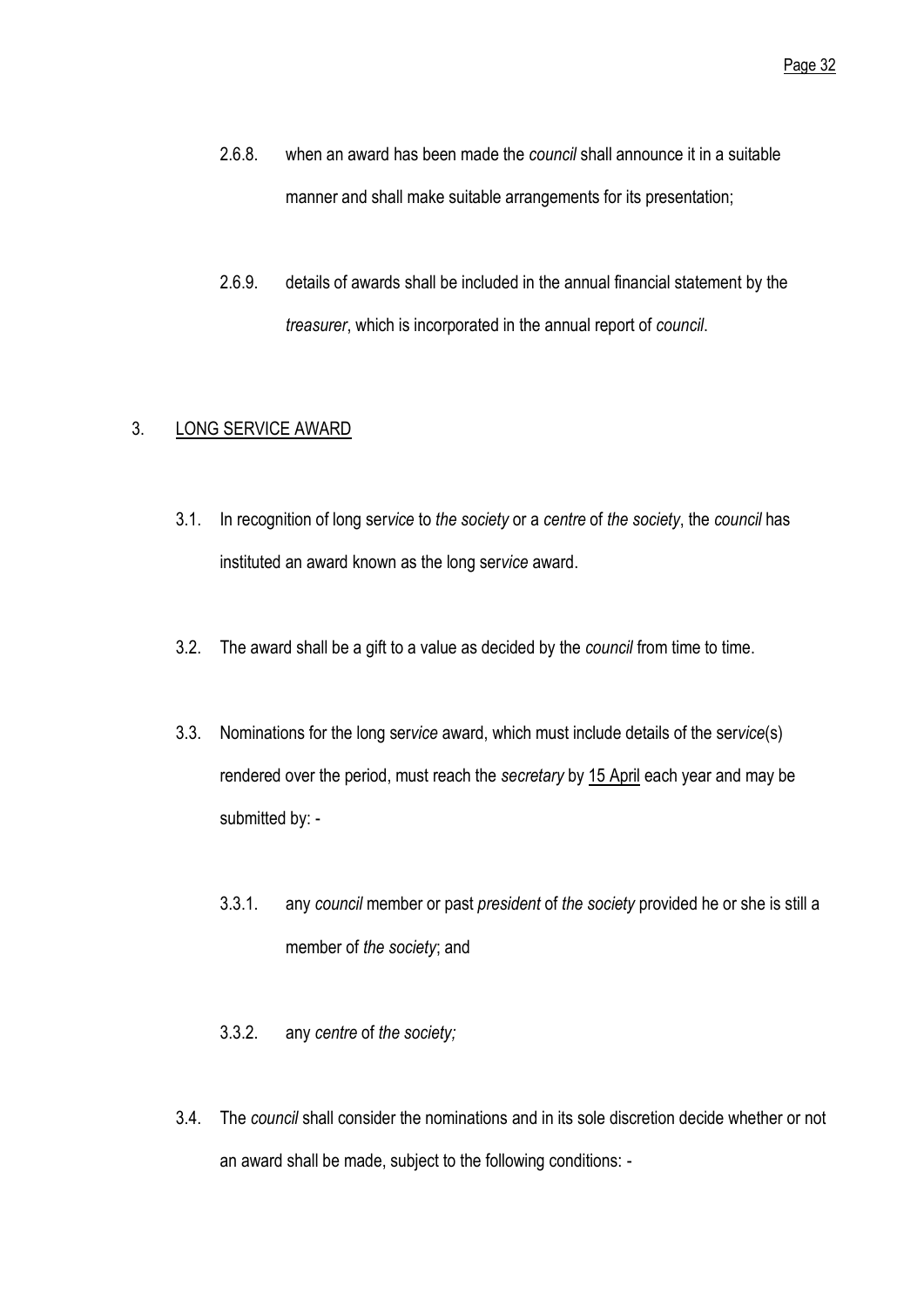- 3.4.1. recognition shall be based on not less than twenty *years* of invaluable ser*vice* to *the society* or a *centre* thereof (or a combination of both), which need not necessarily include serving on the *council*;
- 3.4.2. not more than one award shall be made in any one *year*;
- 3.4.3. if possible, presentation of an award shall be made at the next *AGM* of *the society*.